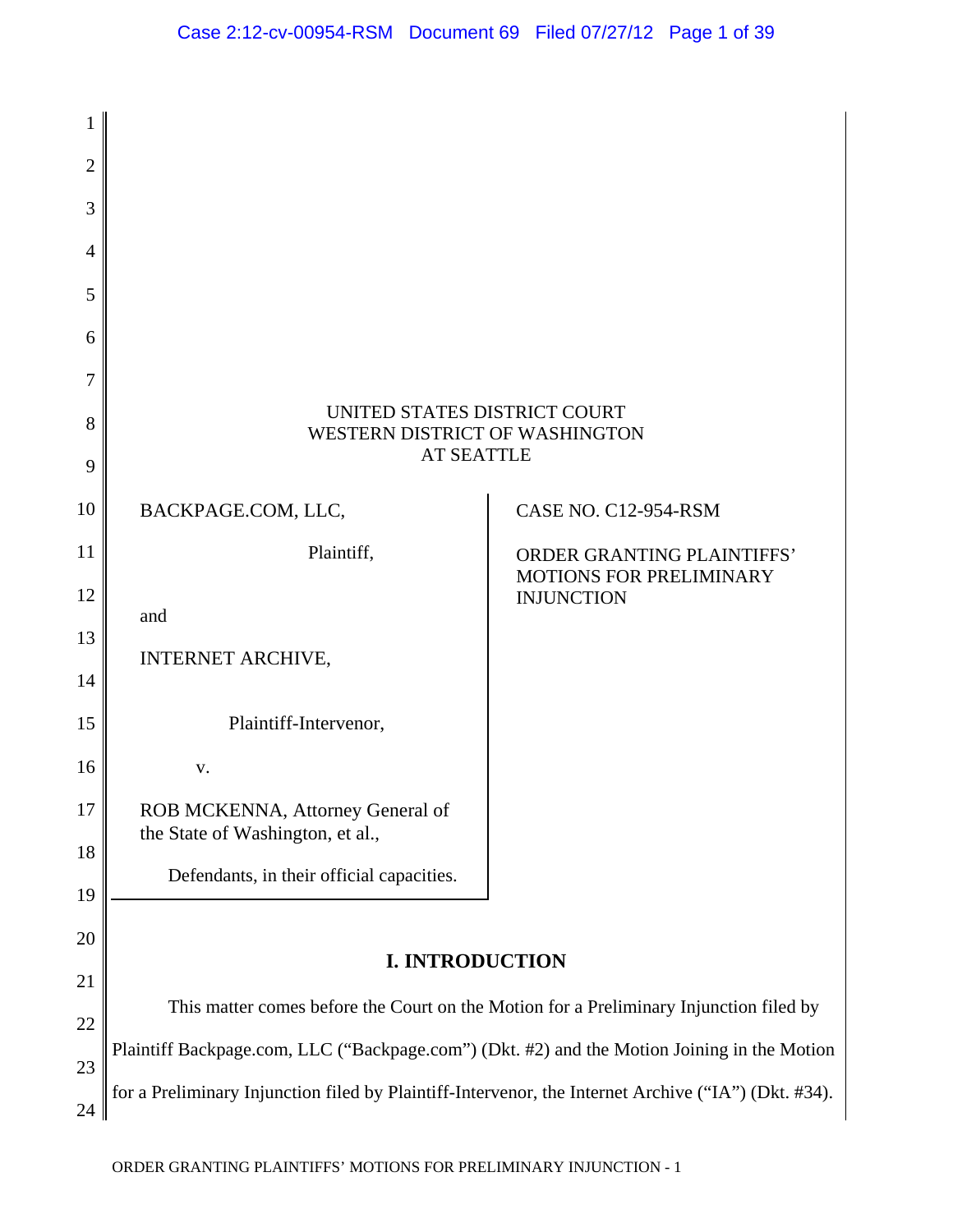1  $\mathcal{D}_{\mathcal{L}}$ 3 4 Backpage.com and IA ("Plaintiffs") seek to preliminarily enjoin enforcement of a new Washington law, Senate Bill 6251 ("SB 6251"), which was scheduled to take effect on June 7, 2012. SB 6251 criminalizes the offense of advertising commercial sexual abuse of a minor. For the reasons set forth below, Plaintiffs' motions are GRANTED.

#### **II. DISCUSSION**

#### 6 **A. Background**

5

7

1. Plaintiff Backpage.com

8 9 10 11 12 13 14 15 16 Plaintiff Backpage.com operates an online classified advertising service located at www.backpage.com. It is the second largest online advertising service and hosts millions of advertisements per month throughout the country. Ads displayed on Backpage.com's website are categorized by state and city, then by topical category, such as local places, community, buy/sell/trade, automotive, musician, rentals, real estate, jobs, forums, dating, adult, and services. The advertisements themselves are created and posted by Backpage.com's users, who pay \$5- \$10 to post ads in the adult category, \$1 to post ads in the dating category, or otherwise post ads for free. Backpage.com requires that users pay any advertising fees by credit card. *See generally*  Dkt. #3.

17 18 19 20 21 22 23 Pursuant to Backpage.com's Terms of Use, illegal content and illegal activity is prohibited on the Backpage.com service. *See* Dkt. #3, Ex. B. Adult content and explicit material is only allowed to be posted in designated adult categories by an adult who is over 18 years of age. *Id.* "Obscene or lewd and lascivious graphics or photographs which depict genitalia, actual or simulated sexual acts or naked images" are prohibited. *Id.* at Ex. C ("Posting Rules"). Users are instructed that "[a]ny post exploiting a minor in any way will be subject to criminal prosecution and will be reported to the Cybertipline for law enforcement." *Id.*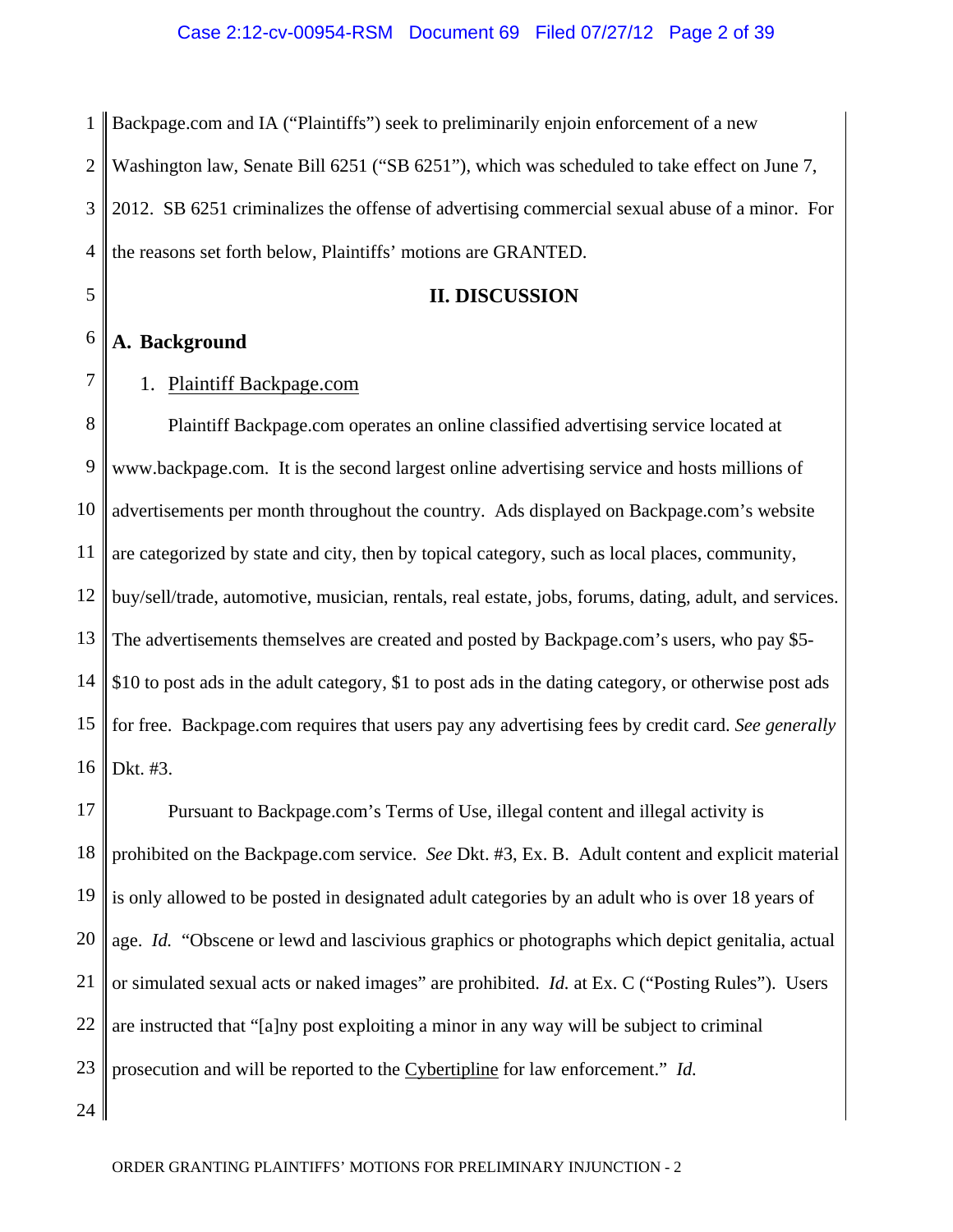#### Case 2:12-cv-00954-RSM Document 69 Filed 07/27/12 Page 3 of 39

1 2 3 4 5 6 If a user comes across an ad that does not comply with these rules, the user may report the ad to Backpage.com by clicking a Report Ad link in the ad. Doing so brings the user to a Report Ad page where he or she can select whether the ad is "Inappropriate or Illegal Content", "Over Posted / Spam", or "Wrong Category." *Id.* at F. The webpage instructs users to email abuse@backpage.com if the ad "involves a threat to a child or an image of child exploitation." *Id.* 

7 8 9 10 11 12 13 14 Users seeking to post or view material in the adult or dating categories are shown a page entitled "Disclaimer" prior to entering those portions of the site. *See Id.* at Ex. D. The disclaimer requires, *inter alia,* that the user represent that he or she is 18 years of age or older and that he or she will report any suspected exploitation of minors and/or human trafficking to the appropriate authorities. The user must click on words "I agree" prior to entering these portions of the Backpage.com website. *Id.* A hyperlink on the page links to a popup window entitled Stop Trafficking that lists phone numbers and tip lines that users can use to report exploitation of children and human trafficking. *Id.* at Ex. E.

15 16 17 18 19 20 Links to a page entitled User Safety "are available throughout" the Backpage.com website. *Id.* at  $\P$ 12 & Ex. H. The User Safety page includes information on Responding to an Ad, Placing an Ad, Safety Tips, Scams and Fraud, Human Trafficking, and Child Exploitation. The Human Trafficking and Child Exploitation portions of the User Safety page provide links and phone numbers for the National Human Trafficking Resource Center ("NHTRC") and the National Center for Missing and Exploited Children ("NCMEC"). *Id.* at Ex. H.

21 22 23 24 Backpage.com also monitors content submitted by users to the adult and dating sections of its website. Most posts are filtered through an automated system that scans content for approximately 26,000 "red-flag" terms, phrases, codes, email addresses, URLs and IP addresses.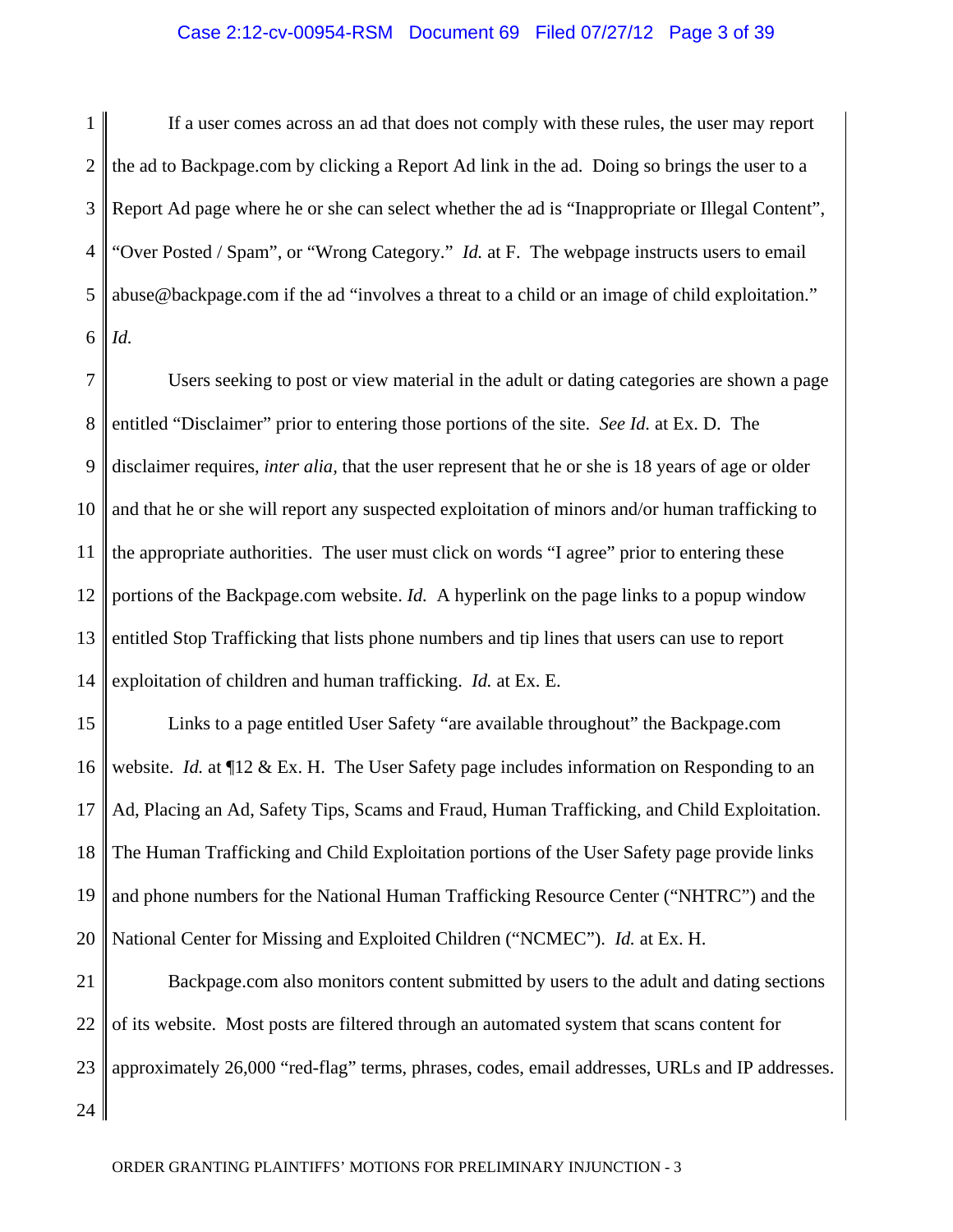#### Case 2:12-cv-00954-RSM Document 69 Filed 07/27/12 Page 4 of 39

1  $\mathcal{D}_{\mathcal{L}}$ 3 4 5 Dkt. #3 at ¶13. In addition, Backpage.com manually reviews "nearly all content" submitted for posting to the adult and dating categories. *Id.* Most ads are reviewed for illegal and other prohibited conduct prior to posting, then reviewed a second time once they are posted online. *Id.*  Over 100 people and more than 80% of Backpage.com's workforce are engaged in this monitoring process.

6 7 8 9 10 Backpage.com submits referrals for suspected juveniles posting on Backpage.com to NCMEC. When this happens, NCMEC prepares reports based on the referrals and forwards its reports to the FBI. *See* Dkt. #64, ¶ 4. The FBI then distributes the reports to various local law enforcement agencies, including the High Risk Victims section of the Seattle Police Department's VICE unit. *Id.*

11 12 13 In April 2012, users posted more than 3.3 million ads on Backpage.com. *Id.* at ¶ 4. That same month, Backpage.com blocked, banned or removed more than 1 million user submissions and posts and referred approximately 400 posts to NCMEC. *Id.* at ¶14.

#### 2. Plaintiff in Intervention the Internet Archive

15 16 17 18 19 20 21 22 23 The Internet Archive is a non-profit corporation whose mission is to build an "Internet library," offering permanent access to historical collections that exist in digital format for researchers, historians, and scholars. Dkt. #36, ¶ 13. Founded in 1996, IA works to prevent the Internet and other "born-digital" materials from disappearing into the past. *Id.* at ¶ 16. As part of this mission, IA regularly gathers "snapshots" of content on the World Wide Web through a "crawling" and indexing process. *Id.* It currently maintains over 150 billion web pages archived from 1996 to the present from web sites around the world, including archives of third-party content posted to web sites like Backpage.com and craigslist.org. *Id .* IA claims that SB 6251 would severely impede the practice of hosting third-party content online. *Id.* at ¶ 3.

24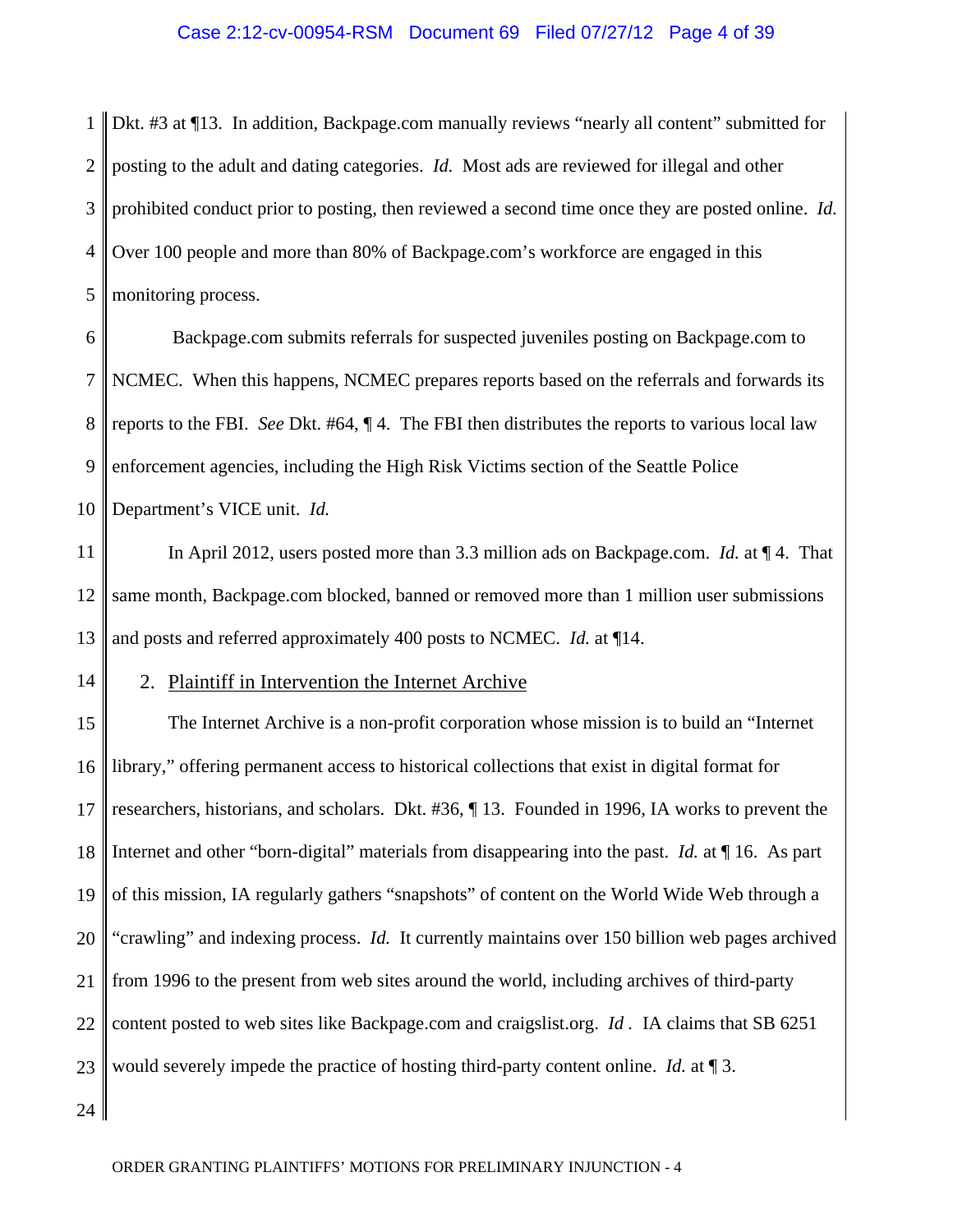#### Case 2:12-cv-00954-RSM Document 69 Filed 07/27/12 Page 5 of 39

1

## 3. Human Trafficking and Child Exploitation on the Internet

 $\mathcal{D}_{\mathcal{L}}$ 3 4 5 Experts estimate that at least 100,000 American juveniles are victimized through prostitution every year. Dkt. #43, ¶ 3. "A 2008 Seattle human services department report estimated that there are three hundred to five hundred children being exploited for sex in the Seattle area alone each year." SB 6251 § 1.

6 7 8 9 10 Many child prostitutes are advertised through online escort advertisements displayed on Backpage.com and similar websites. Dkt. #45, ¶ 19. These advertisements are created by prostitutes or third parties at the direction of a pimp or by the pimp him- or herself. *Id.* Since 2010, the Seattle Police Department ("SPD") has recovered at least twenty-two children advertised online in the Seattle area for commercial sex. SB 6251 § 1.

11 12 13 14 15 16 17 18 Although Backpage.com screens adult ads prior to posting, ads depicting minors still appear online. For example, Defendants point to a recent investigation in which a Backpage.com user identified a photograph associated with an escort ad in the "Seattle escorts" section of the website as depicting a minor. *See* Dkt. #46, ¶¶ 5 - 20. A few days later, on June 11, 2012, the juvenile depicted was arrested and booked into the King County juvenile detention center for prostitution. *Id.* at ¶ 9. Authorities identified the juvenile as "C.C." and confirmed that she was 15-years-old and that she had arranged to have sexual intercourse with a man for \$80. *Id.*  The same day that C.C. was arrested, Seattle Police Department detective Todd

19 20 21 22 23 Novisedlak located another advertisement for C.C. posted on Backpage.com. *Id.* at ¶ 11. Novisedlak contacted Backpage.com, asking that the ad be removed as it depicted a confirmed minor. *Id.* at ¶12. Novisedlak also asked that all other advertisements posted by the same user also be removed. *Id.* Backpage.com subsequently removed the ad identified by the detective. *Id.* at ¶ 13.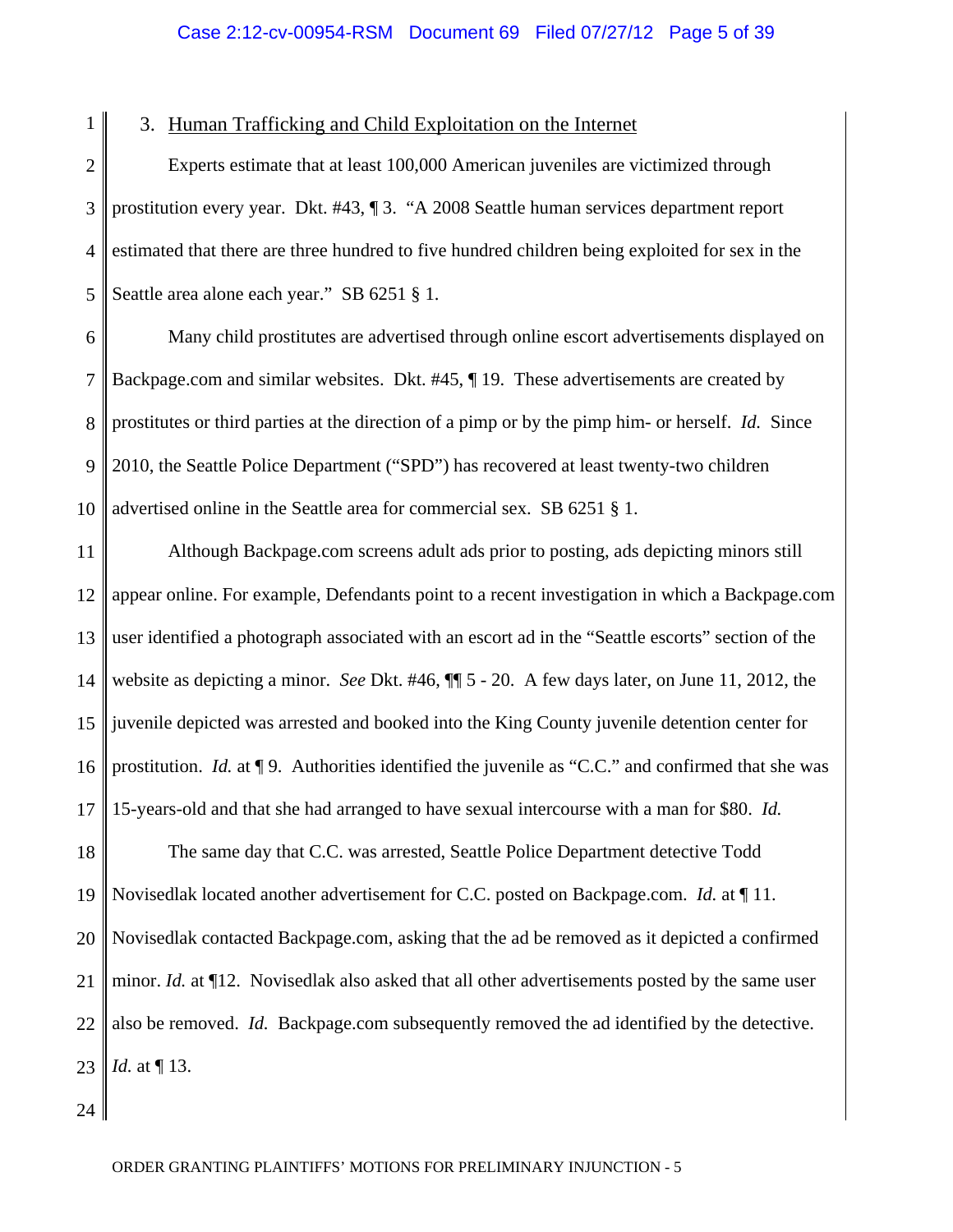#### Case 2:12-cv-00954-RSM Document 69 Filed 07/27/12 Page 6 of 39

1  $\mathcal{D}_{\mathcal{L}}$ 3 On June 19, 2012, the FBI distributed another NCMEC report to the SPD regarding a Backpage.com ad depicting C.C. *Id.* at ¶ 14. This ad had been reported to NCMEC by a Backpage.com moderator who felt that the person depicted in the ad looked young. *Id.* 

4 5 6 7 Over the course of the next week, Detective Novisedlak identified an additional six advertisements depicting C.C. *Id.* at ¶ 17. Each of the advertisements listed the same phone number and included the same pictures of C.C. *Id.* All but one of the ads listed prices as 15-20 Min - \$60; 30 Min - \$80; 1 Hr - \$110. *Id.* 

8 9 10 11 12 On June 24, 2012, an undercover police officer with the King County Sheriff's Office viewed an advertisement on Backpage.com that depicted C.C. *Id.* at ¶ 18. The officer called the number on the advertisement and arranged a meeting with a female. *Id.* at  $\P$  19. The officer and the female agreed on a price of \$80 for 30 minutes and an address at which to meet. *Id.* Upon arriving at the address, the officer discovered fifteen-year-old C.C. *Id.* 

13 14 15 16 17 18 Detective Novisedlak states that in the course of conducting investigations into the commercial sexual abuse of minors, he has visited the escort sections of several websites, including Backpage.com, and viewed hundreds of advertisements for what appeared to be prostitution services. *Id.* at ¶ 3. He has never contacted any person, juvenile or otherwise, posting advertisements on the escorts section of Backpage.com who was advertising for legitimate escort services. *Id.* 

19 4. Senate Bill 6251

20 21 22 23 24 SB 6251 makes it a felony to knowingly publish, disseminate, or display or to "directly or indirectly" cause content to be published, disseminated or displayed if it contains a "depiction of a minor" and any "explicit or implicit offer" of sex for "something of value." Under the proposed law, it is not a defense that the defendant did not know the age of the person depicted and the defendant may not rely on representation by or the apparent age of the person depicted.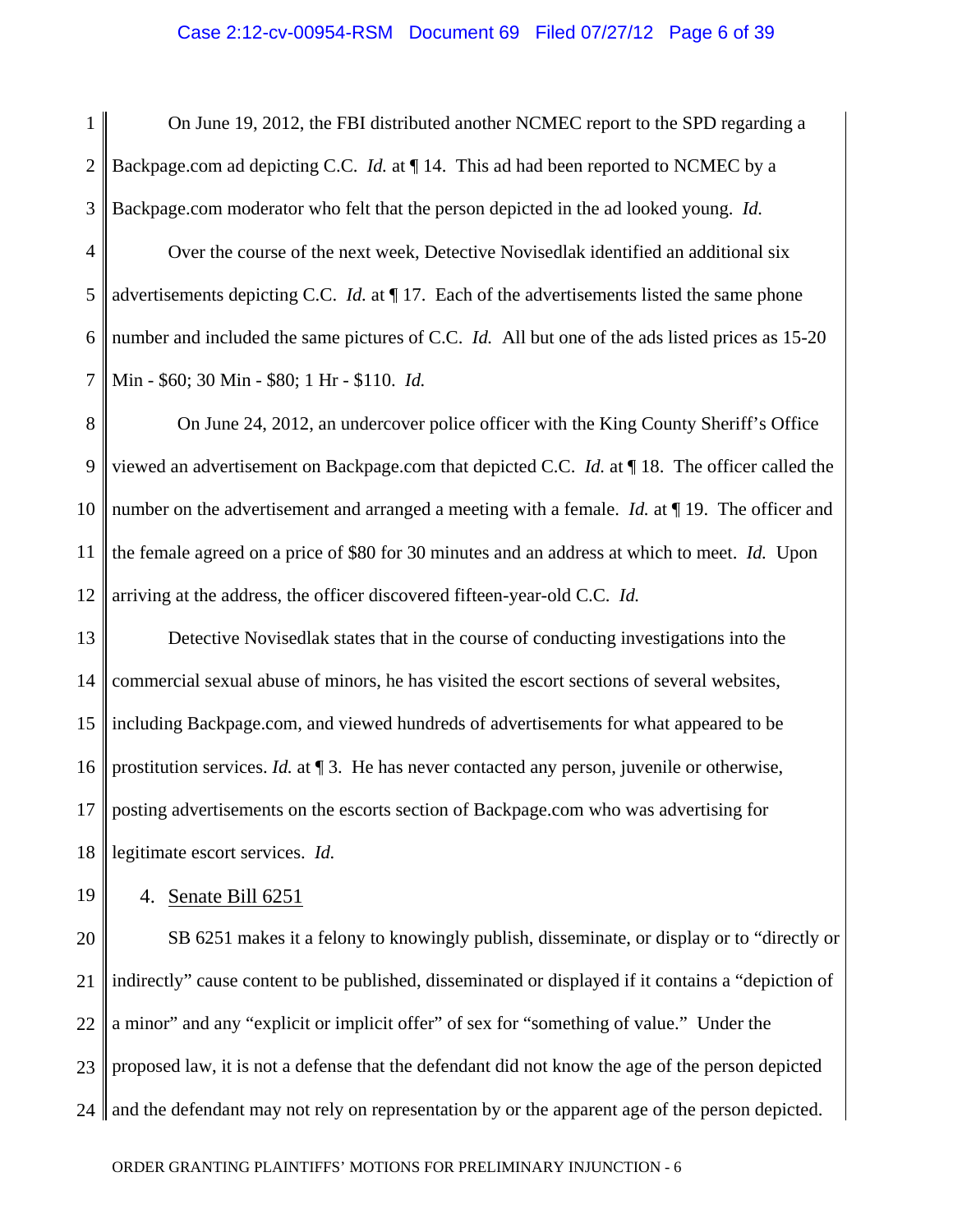| 1              | The only defense allowed under the law is that a defendant obtained and retained government or                                                                                                                                                                         |
|----------------|------------------------------------------------------------------------------------------------------------------------------------------------------------------------------------------------------------------------------------------------------------------------|
| $\overline{2}$ | school identification for the person depicted.                                                                                                                                                                                                                         |
| 3              | The substantive provisions of the law are as follows:                                                                                                                                                                                                                  |
| $\overline{4}$ |                                                                                                                                                                                                                                                                        |
| 5              | (1) A person commits the offense of advertising commercial sexual abuse of a minor if<br>he or she knowingly publishes, disseminates, or displays, or causes directly or<br>indirectly, to be published, disseminated, or displayed, any advertisement for a           |
| 6              | commercial sex act, which is to take place in the state of Washington and that<br>includes the depiction of a minor.                                                                                                                                                   |
| 7<br>8         | (a) "Advertisement for a commercial sex act" means any advertisement or offer<br>in electronic or print media, which includes either an explicit or implicit offer<br>for a commercial sex act to occur in Washington.                                                 |
| 9              | (b) "Commercial sex act" means any act of sexual contact or sexual intercourse,                                                                                                                                                                                        |
| 10             | both as defined in chapter 9A.44 RCW, for which something of value is given<br>or received by any person.                                                                                                                                                              |
| 11             | (c) "Depiction" as used in this section means any photograph or visual or printed                                                                                                                                                                                      |
| 12             | matter as defined in RCW $9.68A.011(2)$ and (3).                                                                                                                                                                                                                       |
| 13             | (2) In a prosecution under this statute, it is not a defense that the defendant did not know<br>the age of the minor depicted in the advertisement. It is a defense, which the                                                                                         |
| 14<br>15       | defendant must prove by a preponderance of the evidence, that the defendant made a<br>reasonable bona fide attempt to ascertain the true age of the minor depicted in the                                                                                              |
| 16             | advertisement by requiring, prior to publication, dissemination, or display of the<br>advertisement, production of a driver's license, marriage license, birth certificate, or<br>other governmental or educational identification card or paper of the minor depicted |
| 17             | in the advertisement and did not rely solely on oral or written representations of the<br>minor's age, or the apparent age of the minor as depicted. In order to invoke the                                                                                            |
| 18             | defense, the defendant must produce for inspection by law enforcement a record of<br>the identification used to verify the age of the person depicted in the advertisement.                                                                                            |
| 19             | Procedural history<br>5.                                                                                                                                                                                                                                               |
| 20             | SB 6251 was scheduled to go into effect on June 7, 2012. Plaintiff filed this action on                                                                                                                                                                                |
| 21             | June 4, 2012, pursuant to 42 U.S.C. § 1983 and the Declaratory Judgment Act, 28 U.S.C. § 2201,                                                                                                                                                                         |
| 22             | to enjoin enforcement of SB 6251, claiming that the new law violates the Communications                                                                                                                                                                                |
| 23             | Decency Act of 1996, 47 U.S.C. § 230, and the First, Fifth, and Fourteenth Amendments and                                                                                                                                                                              |
| 24             |                                                                                                                                                                                                                                                                        |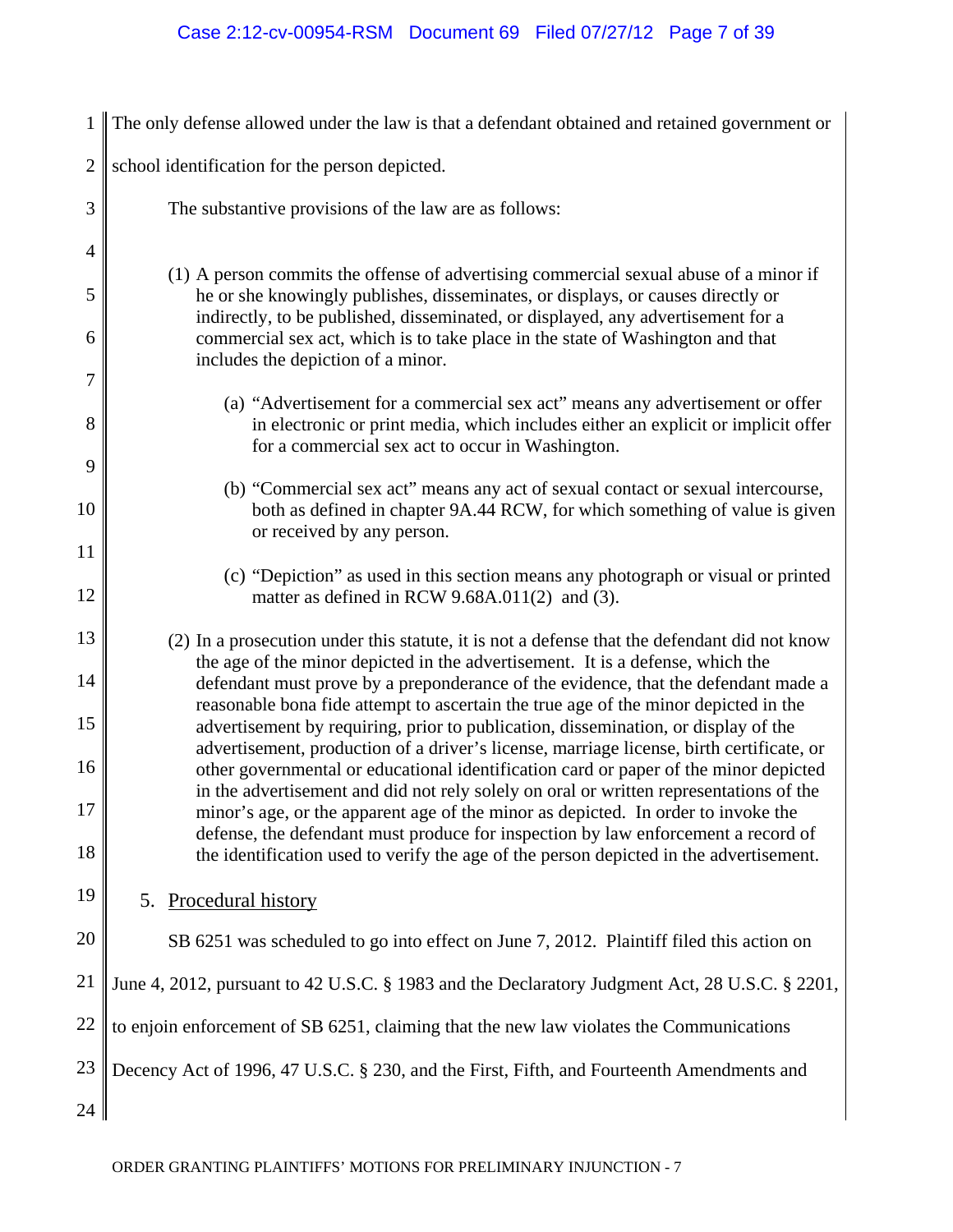#### Case 2:12-cv-00954-RSM Document 69 Filed 07/27/12 Page 8 of 39

1 Commerce Clause of the United States Constitution. *See* Dkt. #1*.* That same day,

 $\mathcal{D}_{\mathcal{L}}$ 3 4 Backpage.com filed a motion for a Temporary Restraining Order and Preliminary Injunction to preliminarily enjoin Defendants from enforcing the law, pending a final decision on the merits. *See* Dkt. #2.

5 6 7 8 9 10 11 12 On June 5, 2012, the Court entered a temporary restraining order ("TRO") for a period of fourteen days, restraining Defendants from taking any actions to enforce SB 6251 or pursue prosecution under the law in any way. *See* Dkt. #7. Plaintiff's motion for a preliminary injunction was set for hearing on Friday, June 15, 2012. On June 7, 2012, the parties stipulated to a continuance of the hearing on Plaintiff's motion for a preliminary injunction and to an extension of the TRO. *See* Dkt. # 17. Thereafter Plaintiff IA moved to intervene and IA's motion was granted. *See* Dkt. ## 22 & 33. IA filed a motion joining in Backpage.com's motion for a preliminary injunction (Dkt. # 34) and also filed a separate complaint (Dkt. # 36).

13 14 15 16 On July 10, 2012, Plaintiffs agreed to dismiss all claims against Stevens County Prosecuting Attorney Tim Rasmussen, who agreed not to enforce SB 6251 during the pendency of this lawsuit. On July 20, 2012, this Court heard oral argument from the parties and took the matter under advisement.

17 **B. Analysis** 

18

#### 1. Preliminary Injunction Standard

19 20 21 22 23 24 At this juncture, Plaintiffs seek a preliminary injunction of the statute pending a final determination on the merits. A "preliminary injunction is an extraordinary remedy never awarded as of right." *Winter v. Natural Res. Def. Council, Inc*., 555 U.S. 7, 24 (2008). A plaintiff seeking a preliminary injunction must establish; (1) that he is likely to succeed on the merits; (2) that he is likely to suffer irreparable harm in the absence of preliminary relief; (3) that the balance of equities tips in his favor; and (4) that an injunction is in the public interest. *Id.*; *see*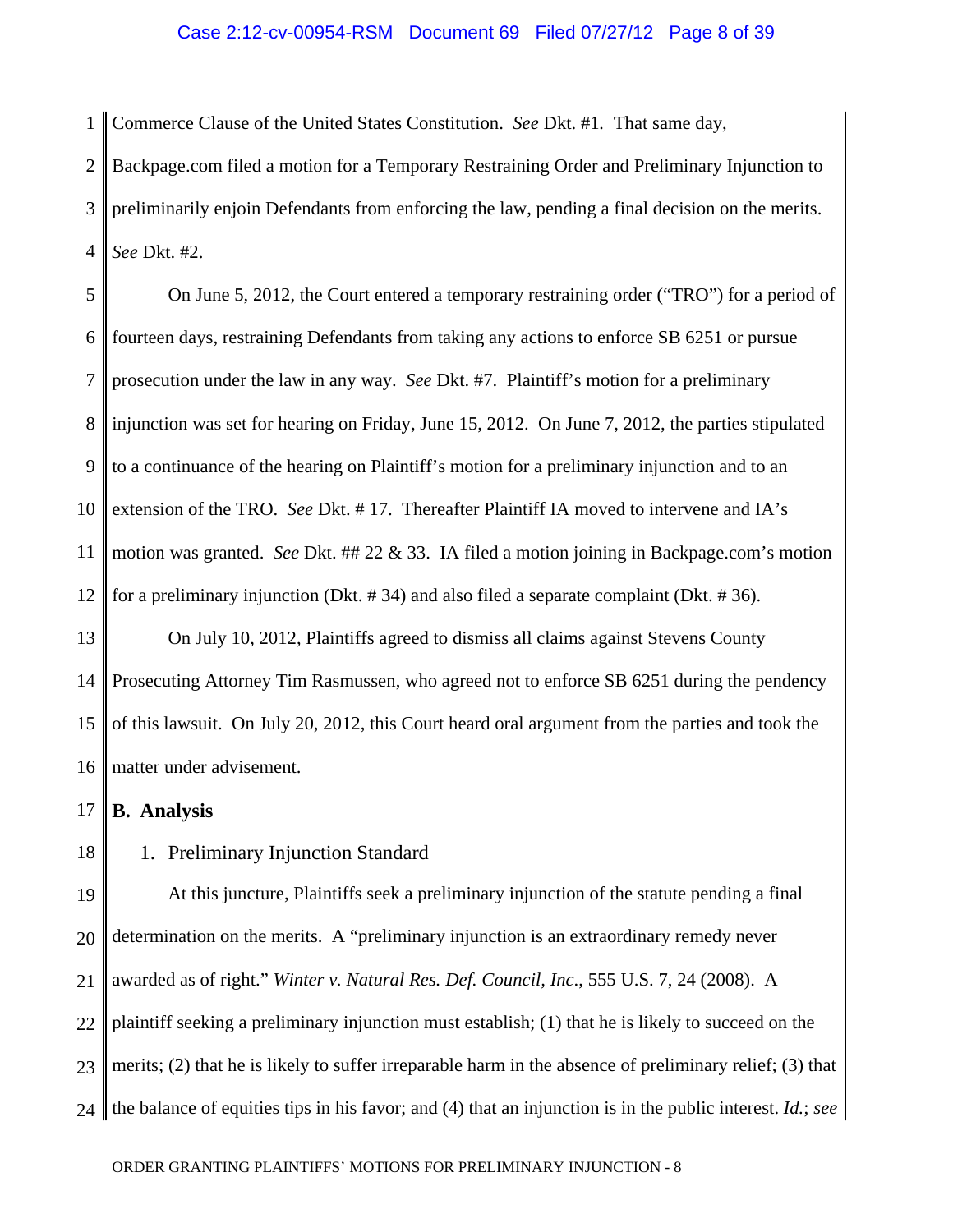1  $\mathcal{D}_{\mathcal{L}}$ *also Sierra Forest Legacy v. Rey*, 577 F.3d 1015, 1021 (9th Cir. 2009). Here, Plaintiffs have established each of the four requisites.

2. Standing

3

4 5 6 7 8 9 10 11 12 13 14 15 16 "When contesting the constitutionality of a criminal statute, it is not necessary that the plaintiff first expose himself to actual arrest or prosecution to be entitled to challenge the statute that he claims deters the exercise of his constitutional rights." *Babbitt v. United Farm Workers Nat'l Union*, 442 U.S. 289, 298 (1979) (internal quotation marks and alterations omitted). In the First Amendment context, "'it is sufficient for standing purposes that the plaintiff intends to engage in a course of conduct arguably affected with a constitutional interest and that there is a credible threat that the challenged provision will be invoked against the plaintiff.'" *Wong v. Bush,* 542 F.3d 732, 736 (9th Cir. 2008) (quoting *LSO, Ltd. v. Stroh,* 205 F.3d 1146, 1154–55 (9th Cir.2000)). A credible threat of prosecution exists when the challenged law "is aimed directly at plaintiffs, who, if their interpretation of the statute is correct, will have to take significant and costly compliance measures or risk criminal prosecution." *Virginia v. Am. Booksellers Ass'n*, 484 U.S. 383, 392 (1988) (allowing booksellers to bring pre-enforcement challenge to law that would make it unlawful to knowingly display obscene material).

17 18 19 20 21 22 23 Plaintiffs can show that there is a credible threat that SB 6251 will be enforced against them. Washington legislators have openly stated that the challenged statute is aimed at Backpage.com and that they seek to eliminate escort ads and similar Internet postings. *See*, *e.g.*, Dkt. #4, Ex. 2, p. 4; *see also* Dkt. #25, ¶ 22. If Backpage.com and IA's interpretation of the statute is correct, "the threat of criminal prosecution under the law will require them to undertake the impossible task [of] review[ing] and censor[ing] third-party content, or obtain[ing]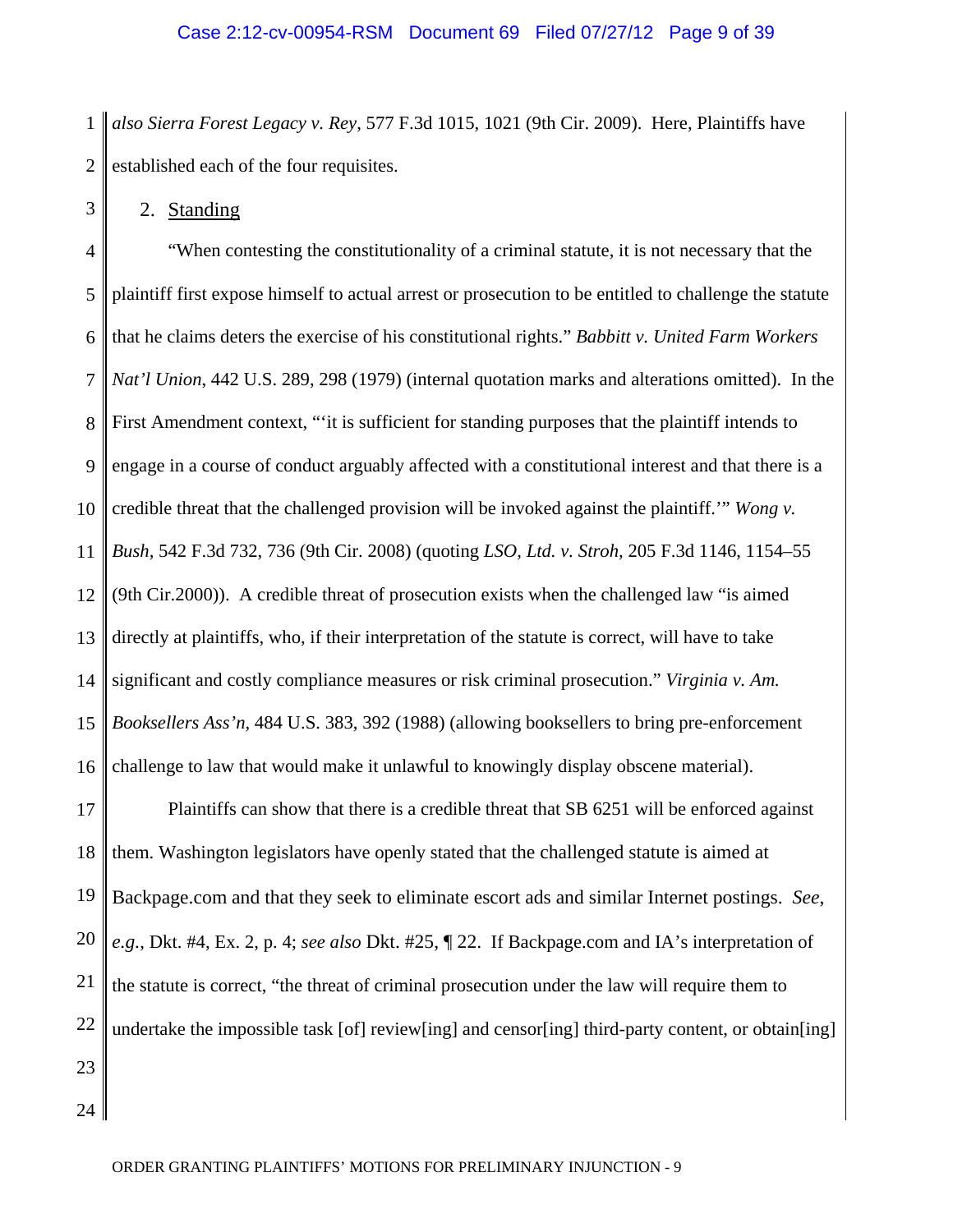### Case 2:12-cv-00954-RSM Document 69 Filed 07/27/12 Page 10 of 39

1 2 and retain[ing] the required forms of identification from all third-party users seeking to post such content, or block[ing] content altogether." Dkt. #28,  $\P$ 26.<sup>1</sup>

| 3              | Similarly, IA has "an actual and well-founded fear that the law will be enforced against               |
|----------------|--------------------------------------------------------------------------------------------------------|
| $\overline{4}$ | [it]." Am. Booksellers, 484 U.S. at 393. Defendants argue that the statute will not apply to IA        |
| 5              | because, due to the nature of its service, it cannot "knowingly" publish, disseminate, or display      |
| 6              | illegal content. However, as discussed further below, whether the statute requires such                |
| $\tau$         | knowledge is in dispute. The question is whether, if IA's interpretation of the statute is correct, it |
| 8              | will be forced to "take significant and costly compliance measures or risk criminal prosecution."      |
| 9              | Am. Booksellers Ass'n, 484 U.S. at 392. Given the nature of IA's service, and the fact that it         |
| 10             | currently does not monitor the majority of the content that it provides through its Wayback            |
| 11             | Machine, a criminal statute that imposed strict liability on IA would be costly indeed.                |
| 12             | Moreover, even if IA lacked standing to bring an "as-applied" challenge to the law, it                 |
| 13             | certainly has standing to challenge the statute on its face. In the First Amendment context,           |
| 14             | "[I] itigants  are permitted to challenge a statute not because their own rights of free expression    |
| 15             | are violated, but because of a judicial prediction or assumption that the statute's very existence     |
| 16             | may cause others not before the court to refrain from constitutionally protected speech or             |
| 17             | expression."" Secretary of State of Maryland v. J.H. Munson Co., 467 U.S. 947, 956-957 (1984),         |
| 18             | quoting Broadrick v. Oklahoma, 413 U.S. 601, 612 (1973). As in American Booksellers, "the              |
| 19             | alleged danger of this statute is, in large measure, one of self-censorship; a harm that can be        |
| 20             |                                                                                                        |

21

<u>.</u>

<sup>22</sup> 23 <sup>1</sup> A verified complaint, like an affidavit, may support injunctive relief. *Thalheimer v. City of San Diego*, 645 F.3d 1109, 1116 (9th Cir. 2011) (citing *Lew v. Kona Hosp.,* 754 F.2d 1420, 1423 (9th Cir.1985); *Ross–Whitney Corp. v. Smith Kline & French Labs.,* 207 F.2d 190, 198 (9th Cir.1953)).

<sup>24</sup>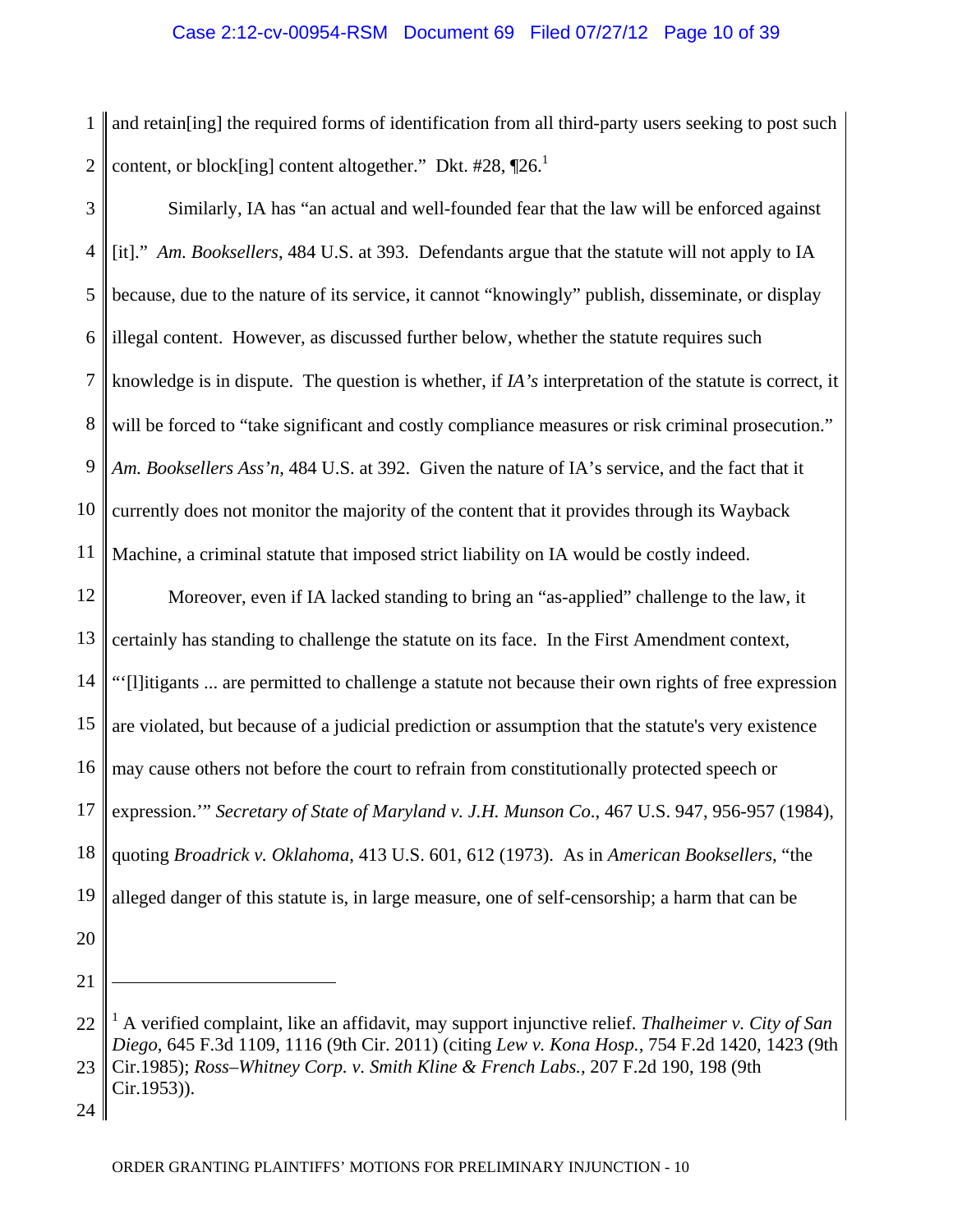#### Case 2:12-cv-00954-RSM Document 69 Filed 07/27/12 Page 11 of 39

1  $\mathcal{D}_{\mathcal{L}}$ realized even without an actual prosecution." 484 U.S. at 393. Third party standing is appropriate in this case.

3. Likelihood of Success on the Merits

4 5 6 7 8 9 Plaintiffs bring this lawsuit under 42 U.S.C. § 1983 and the Declaratory Judgment Act, 28 U.S.C. § 2201. Plaintiffs claim that Defendants, who are prosecuting attorneys of each of the counties of the state of Washington, will deprive them and others of their First, Fifth and Fourteenth Amendment rights under the constitution, and will violate the dormant Commerce Clause of the U.S. Constitution and the Communications Decency Act of 1996, 47 U.S.C. § 230, if permitted to enforce SB 6251. Plaintiffs are likely to succeed on the merits of their claims.

10

3

*a. Communications Decency Act* 

11 12 13 14 15 16 17 18 19 20 21  $22$ Plaintiffs argue that SB 6251 conflicts with and is therefore preempted by the Communications Decency Act of 1996. Three subsections of the CDA are relevant. First, subsection  $(c)(1)$  provides that "[n]o provider or user of an interactive computer service shall be treated as the publisher or speaker of any information provided by another information content provider." Second, subsection  $(c)(2)(A)$  provides that "[n]o provider or user of an interactive computer service shall be held liable on account of – any action voluntarily taken in good faith to restrict access to or availability of material that the provider or user considers to be obscene, lewd, lascivious, filthy, excessively violent, harassing, or otherwise objectionable, whether or not such material is constitutionally protected." Third, subsection (e)(3) provides that "[n]othing in this section shall be construed to prevent any State from enforcing any State law that is consistent with this section. No cause of action may be brought and no liability may be imposed under any State or local law that is inconsistent with this section."

23 24 $\parallel$ In enacting the CDA, "Congress decided not to treat providers of interactive computer services like other information providers such as newspapers, magazines or television and radio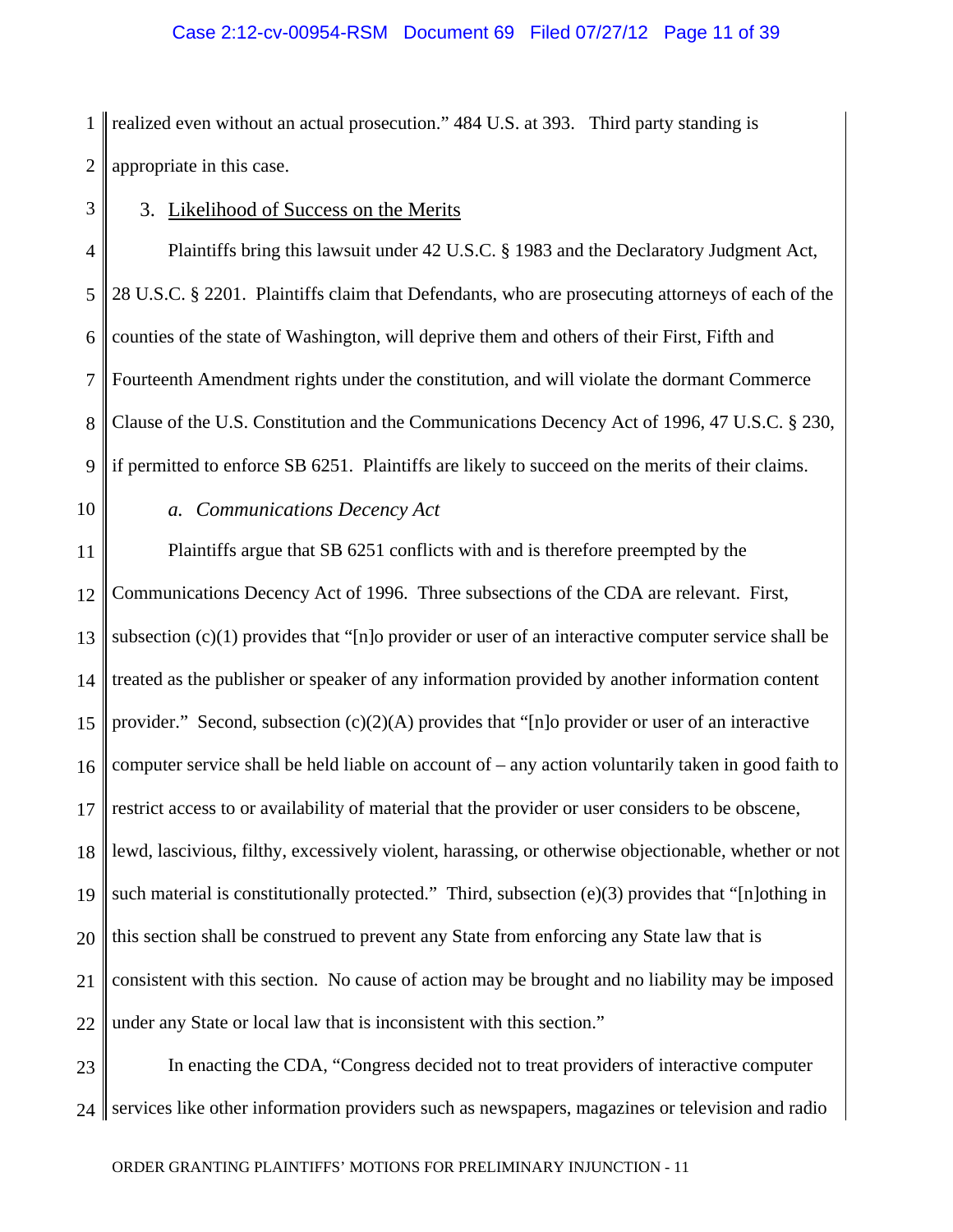#### Case 2:12-cv-00954-RSM Document 69 Filed 07/27/12 Page 12 of 39

1  $\mathcal{D}_{\mathcal{L}}$ 3 4 5 6 7 stations, all of which may be held liable for publishing or distributing obscene or defamatory material written or prepared by others." *Batzel v. Smith*, 333 F.3d 1026 (9th Cir. 2003) (internal citation omitted). Congress made this choice for two reasons. First, "Congress wanted to encourage the unfettered and unregulated development of free speech on the Internet, and to promote the development of e-commerce." *Id.* at 1027. Second, Congress wanted to "encourage interactive computer services and users of such services to self-police the Internet for obscenity and other offensive material." *Id.* at 1028.

8 9 10 11 12 13 14 15 16 17 Indeed, Section 230 was a reaction to a New York state court decision in which Prodigy, an Internet access provider that ran online bulletin boards, was held liable for the libelous statements of others. *See Stratton Oakmont*, 1995 WL 323710 (N.Y. Sup. Ct. May 24, 1995). Prodigy was liable largely because of its active role in monitoring its bulletin boards and "Congress was concerned with the impact such a holding would have on the control of material inappropriate for minors." *Batzel*, 333 F.3d at 1029. "If efforts to review and omit third-party … inappropriate material make a computer service provider or user liable for posted speech, then website operators and Internet service providers [would be] likely to abandon efforts to eliminate such material from their site." *Id*. (citing, *inter alia*, S.Rep. No. 104-230, at 194 (1996); H.R. Cong. Rep. No. 104-458, at 194 (1996); 141 Cong. Rec. at H84691-70 (1996)).

18 19 20 21 22 23 24 Thus, under Section 230 "any activity that can be boiled down to deciding whether to exclude material that third parties seek to post online is perforce immune." *Fair Housing Council of San Fernando Valley v. Roommates.com, LLC*, 521 F.3d 1157, 1170-71 (9th Cir. 2008). "The message to website operators is clear: if you don't encourage illegal content, or design your website to require users to input illegal content, you will be immune." *Id.* at 1175. Further, the Ninth Circuit acknowledges that "there will always be close cases where a clever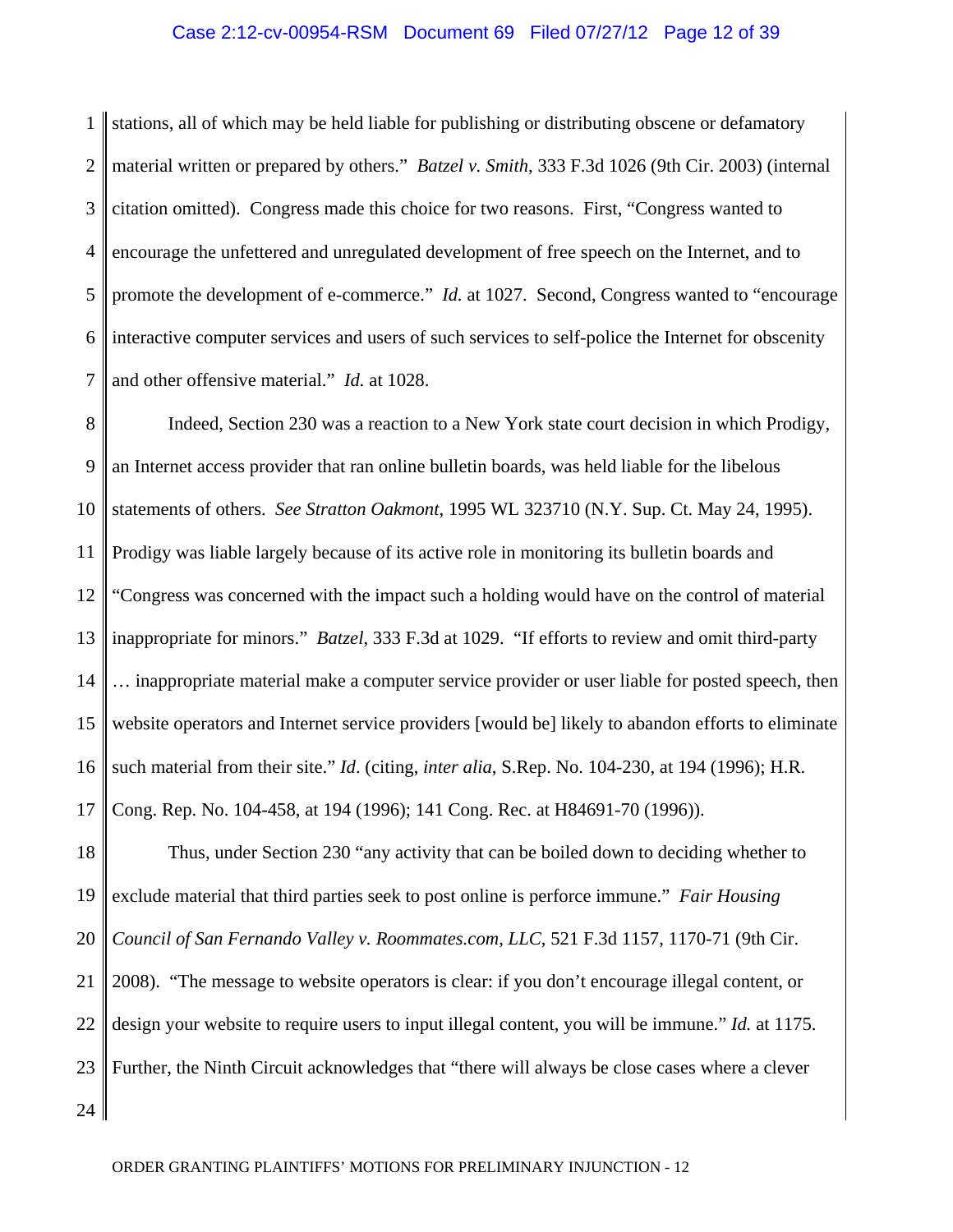#### Case 2:12-cv-00954-RSM Document 69 Filed 07/27/12 Page 13 of 39

1  $\mathcal{D}_{\mathcal{L}}$ 3 4 5 6 7 8 9 10 11 lawyer could argue that *something* the website operator did encouraged the illegality." *Id.* at 1174. "Such close cases … must be resolved in favor of immunity, lest we cut the heart out of section 230 by forcing websites to face death by ten thousand duck-bites, fighting off claims that they promoted or encouraged – or at least tacitly assented to – the illegality of third parties." *Id.*  Plaintiffs argue that under this clear precedent, SB 6251 violates Section 230 because it treats online service providers like Backpage.com and IA "as the publisher or speaker of any information provided by another information content provider."  $47 \text{ U.S.C.}$  §  $230(c)(1)$ . Defendants argue that SB 6251 is not preempted as it is consistent with the CDA; because, under *Salerno*, there are applications of the law that do not conflict with the CDA; and because the CDA does not apply to state criminal laws. \* \* \*

12 13 14 15 16 17 18 19 20 The Supremacy Clause provides that federal law "shall be the supreme Law of the Land; and the Judges in every State shall be bound thereby, any Thing in the Constitution or Laws of any State to the Contrary notwithstanding." Art. VI, cl. 2. Under this principle, Congress has the power to preempt state law. See *Crosby v. National Foreign Trade Council,* 530 U.S. 363, 372 (2000). However, in considering whether a state statute is preempted, "courts should assume that 'the historic police powers of the States' are not superseded 'unless that was the clear and manifest purpose of Congress.'" *Arizona v. United States*, 132 S. Ct. 2492, 2501 (2012) (quoting *Rice v. Santa Fe Elevator Corp.*, 331 U.S. 218, 230 (1947); citing *Wyeth v. Levine,* 555 U.S. 555, 565 (2009)).

21 22 23 24 There are three circumstances in which Congress has the power to preempt state law. First, Congress may expressly preempt inconsistent state laws. *Arizona v. U.S.*, 132 S. Ct. at 2500-01 ("There is no doubt that Congress may withdraw specified powers from the States by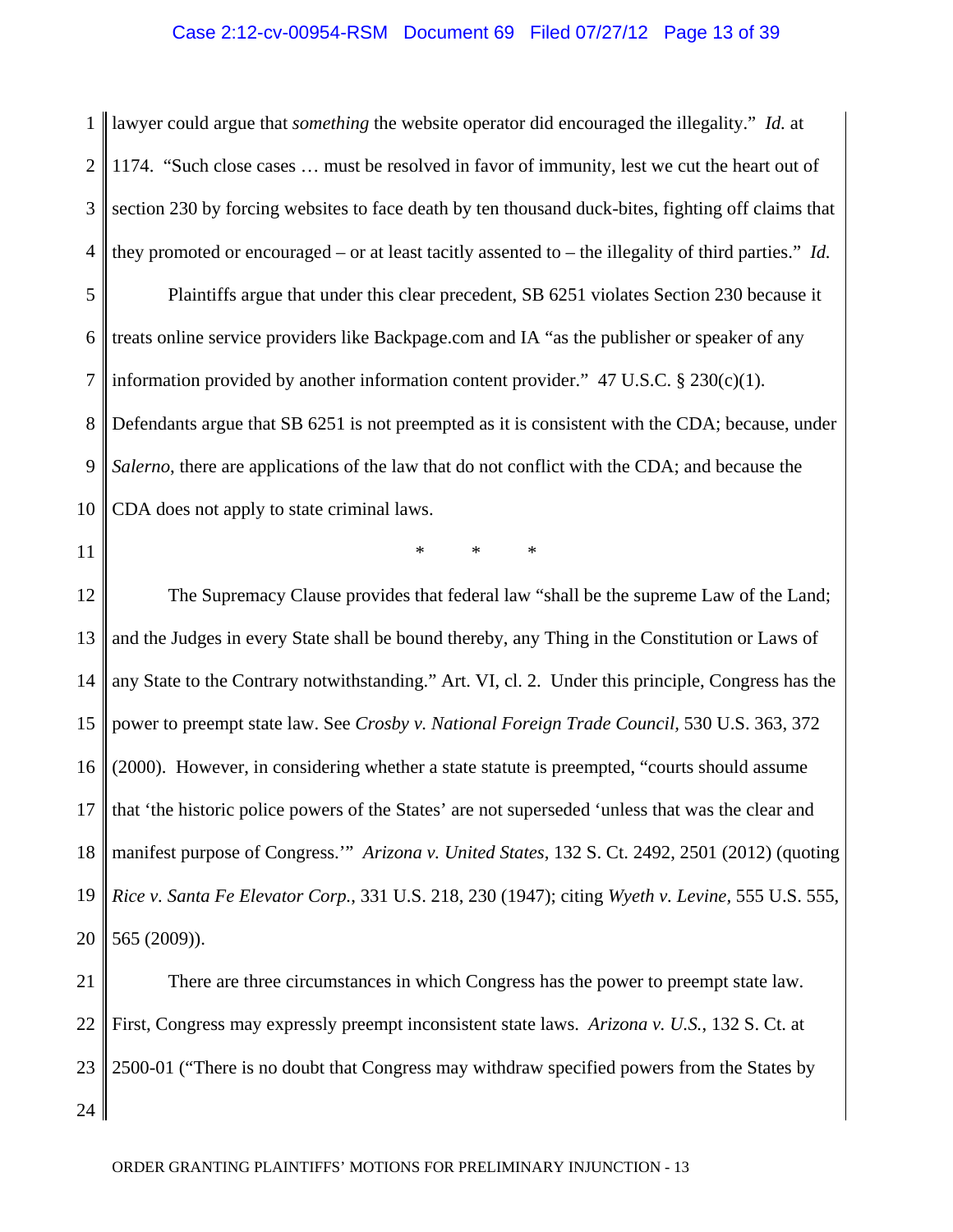#### Case 2:12-cv-00954-RSM Document 69 Filed 07/27/12 Page 14 of 39

1  $\mathcal{D}_{\mathcal{L}}$ 3 4 5 6 7 8 9 enacting a statute containing an express preemption provision."). Second, "the States are precluded from regulating conduct in a field that Congress, acting within its proper authority, has determined must be regulated by its exclusive governance." *Id.* (citing *Gade v. National Solid Wastes Management Ass'n*, 505 U.S. 88, 115 (1992)). Third, under the doctrine of conflict preemption, state laws are preempted when they conflict with federal law. *Crosby,* 530 U.S. at 372. "This includes cases where compliance with both federal and state regulations is a physical impossibility and those instances where the challenged state law stands as an obstacle to the accomplishment and execution of the full purposes and objectives of Congress." *Arizona v. U.S.*, 132 S. Ct. at 2501 (internal quotations and citations omitted).

10 11 12 13 14 15 16 Here, Plaintiffs are likely to succeed on their claim that SB 6251 is preempted both because it is likely expressly preempted and because it likely conflicts with federal law. Subsection (e)(3) of Section 230 provides that "[n]othing in this section shall be construed to prevent any State from enforcing any State law that is consistent with this section. No cause of action may be brought and no liability may be imposed under any State or local law that is inconsistent with this section." Therefore, Congress has expressly preempted state laws that are "inconsistent with" Section 230.

17 18 19 20 21 22 23 24 SB 6251 is likely inconsistent with and therefore expressly preempted by Section 230 for two reasons. First, Section 230 prohibits "treat[ing]" "online service providers" as the "publisher or speaker of any information provided by another information content provider." 47 U.S.C. § 230. The parties do not dispute that Backpage.com and IA are "online service providers." And SB 6251 "treat[s]" both entities as the publisher or speaker of information created by third parties." It does this by imposing liability on Backpage.com and IA for information created by third parties—namely ads for commercial sex acts depicting minors—so long as it "knows" that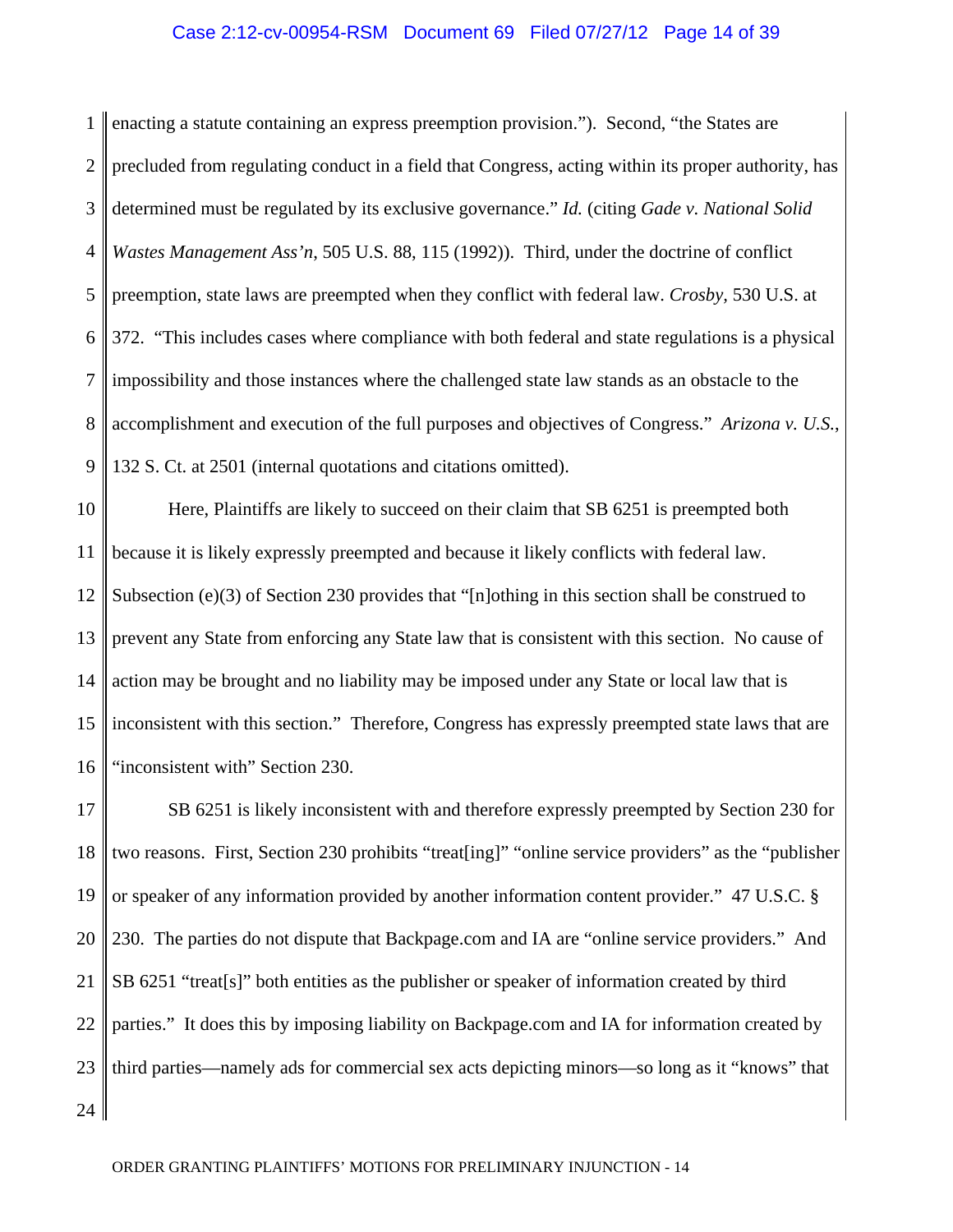#### Case 2:12-cv-00954-RSM Document 69 Filed 07/27/12 Page 15 of 39

1  $\mathcal{D}_{\mathcal{L}}$ 3 4 5 6 7 8 it is publishing, disseminating, displaying, or causing to be published, disseminated, or displayed such information. *See Johnson v. Arden*, 614 F.3d 785, 791 (8th Cir. 2010) ("The majority of federal circuits have interpreted [Section 230] to establish broad federal immunity to any cause of action that would *make service providers liable* for information originating with a third-party user of the service.") (internal citations omitted) (emphasis added); *Barnes v. Yahoo!, Inc.*, 570 F.3d 1096, 1101-02 (9th Cir. 2009) ("[W]hat matters is not the name of the cause of action… [but] whether [it] inherently requires the court to treat the defendant as the 'publisher or speaker' of content provided by another.").

9 10 11 12 Second, SB 6251 is inconsistent with Section 230 because it criminalizes the "knowing" publication, dissemination, or display of specified content. In doing so, it creates an incentive for online service providers *not* to monitor the content that passes through its channels. This was precisely the situation that the CDA was enacted to remedy. *See Batzel*, 333 F.3d at 1029.

13 14 15 16 17 18 19 Finally, and for the same reason, even if the wording of Section 230 prohibiting liability under state laws "inconsistent" with the federal statute did not expressly preempt SB 6251, the state statute likely conflicts with the CDA because "the challenged state law stands as an obstacle to the accomplishment and execution of the full purposes and objectives of Congress." *Arizona v. U.S.*, 132 S. Ct. at 2501. "Like the strict liability imposed by the *Stratton Oakmont* court, liability upon notice reinforces service providers' incentives to restrict speech and abstain from self-regulation." *Zeran*, 129 F.3d at 333.

20 21 22 23 24 Defendants argue that SB 6251 is consistent with Section 230 because it is consistent with Congress's purpose of "ensur[ing] vigorous enforcement of Federal criminal laws" and because it is similar to federal statutes that Congress singled out as exempt from Section 230's liability protection. For example, Defendants point to 18 U.S.C. § 1591, which pertains to sex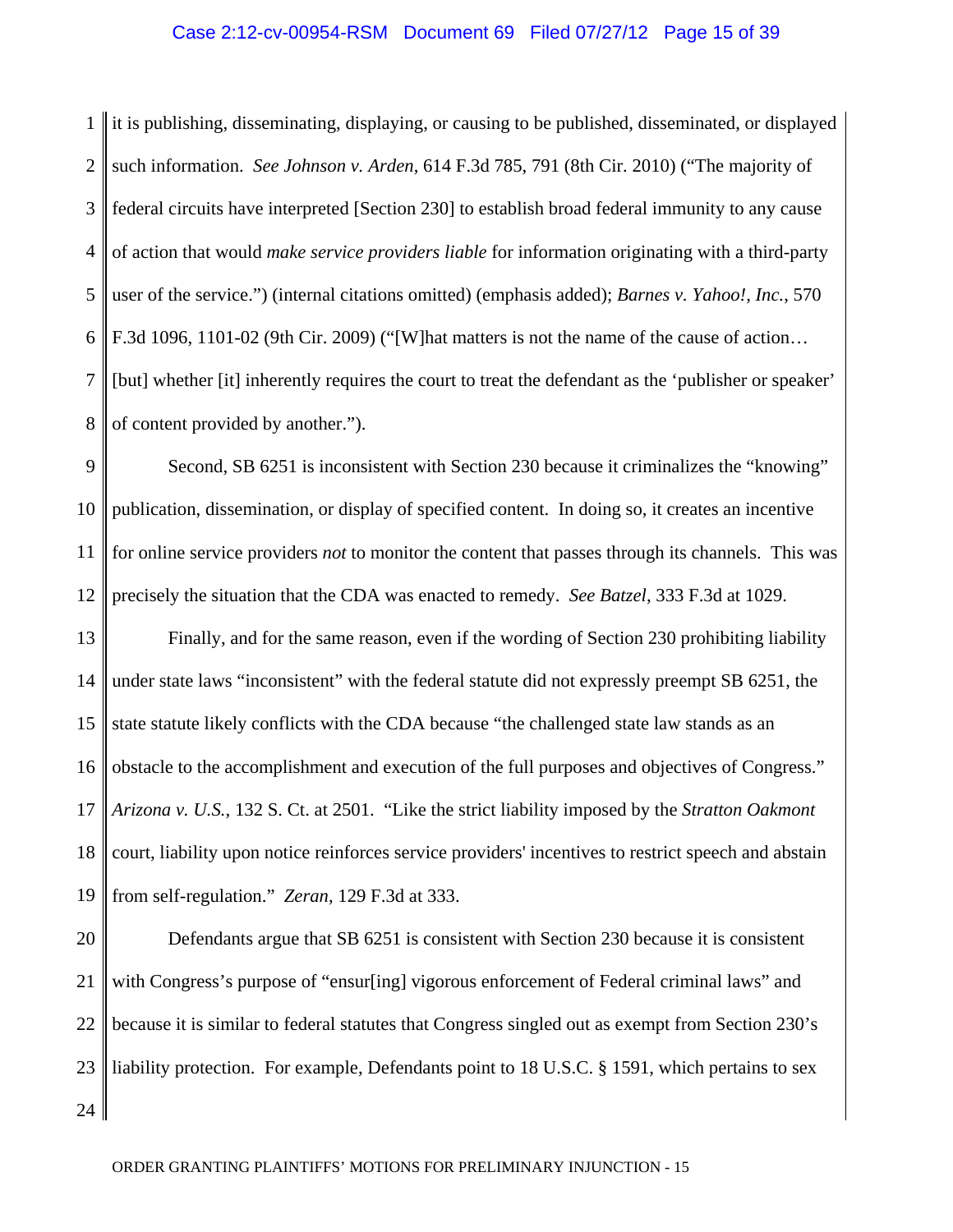#### Case 2:12-cv-00954-RSM Document 69 Filed 07/27/12 Page 16 of 39

1  $\mathcal{D}_{\mathcal{L}}$ 3 4 5 6 7 8 9 10 11 trafficking of children. Under Section 1591, anyone who knowingly benefits financially from causing a person under the age of 18 to engage in a commercial sex act with knowledge or reckless disregard of that fact is guilty of a criminal offense. While both Section 1591 and SB 6251 pertain to sex trafficking of children, there are myriad differences between the state and federal statutes. Most importantly, Section 1591 pertains to conduct, whereas SB 6251 pertains to speech. As a result, 1591's effect on the operation of the Internet is incidental; SB 6251 is directly aimed at online service providers. Thus, even if SB 6251 seeks to achieve one of the same goals as the federal law – policing the sex trafficking of minors – "it involves a conflict in the method of enforcement." *Arizona*, 132 S. Ct. at 2505. "The Court has recognized that a '[c]onflict in technique can be fully as disruptive to the system Congress enacted as conflict in overt policy.'" *Id.* (citing *Motor Coach Employees v. Lockridge,* 403 U.S. 274, 287 (1971)).

12 13 14 15 16 17 Nor are Defendants' other arguments likely to save SB 6251 from preemption. In determining whether a state statute is preempted by federal law, the Ninth Circuit has applied the facial challenge standard from *United States v. Salerno*, 481 U.S. 739 (1987). Under *Salerno*, "the challenger must establish that no set of circumstances exists under which the Act would be valid." 481 U.S. at 745. Defendants argue that because SB 6251 may be applied in an off-line environment, the statute is not preempted under *Salerno.*

18 19 20 21 22 23 The Supreme Court has called into question whether *Salerno* remains the standard for facial challenges to state statutes on preemption grounds. *See City of Chicago v. Morales*, 527 U.S. 41, 55 n.22 (1999) ("To the extent we have consistently articulated a clear standard for facial challenges, it is not the *Salerno* formulation, which has never been the decisive factor in any decision of this Court, including *Salerno* itself."). Even assuming that *Salerno* remains the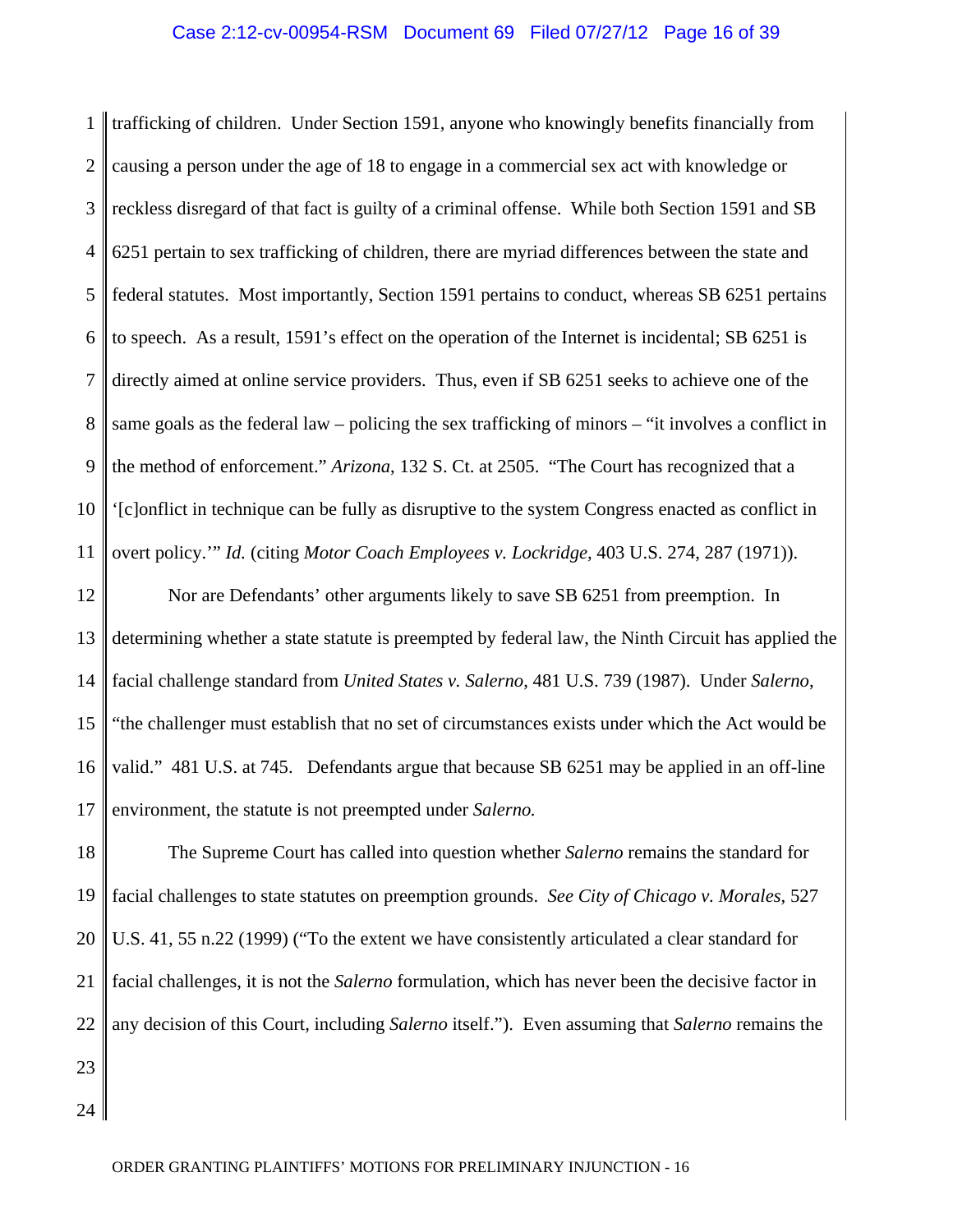| $\mathbf{1}$        | standard, Defendants' ability to point to a non-preempted application of the law is not                                                                                                                                  |
|---------------------|--------------------------------------------------------------------------------------------------------------------------------------------------------------------------------------------------------------------------|
| $\overline{2}$      | dispositive. The Ninth Circuit clarified how Salerno is to be applied in United States v. Arizona:                                                                                                                       |
| 3<br>$\overline{4}$ | [T] he question before us is not, as Arizona has portrayed, whether<br>state and local law enforcement officials can <i>apply</i> the statute in a<br>constitutional way. Arizona's framing of the Salerno issue assumes |
| 5                   | that S.B. 1070 is not preempted on its face, and then points out<br>allegedly permissible applications of it. This formulation misses the                                                                                |
| 6                   | point: there can be no constitutional application of a statute that, on its<br>face, conflicts with Congressional intent and therefore is preempted by                                                                   |
| 7                   | the Supremacy Clause.<br>United States v. Arizona, 641 F.3d 339, 346 (9th Cir. 2011) cert. granted, 132 S. Ct. 845, 181 L.                                                                                               |
| 8                   | Ed. 2d 547 (U.S. 2011) and aff'd in part, rev'd in part and remanded, 132 S. Ct. 2492 (U.S.                                                                                                                              |
| 9                   | 2012) (emphasis in original).                                                                                                                                                                                            |
| 10                  | Here, as in <i>Arizona</i> , the state statute conflicts with Congressional intent because, by                                                                                                                           |
| 11                  | imposing liability on online service providers who do not pre-screen content or who "know" that                                                                                                                          |
| 12                  | third party content may violate state law, the statute drastically shifts the unique balance that                                                                                                                        |
| 13                  | Congress created with respect to the liability of online service providers that host third party                                                                                                                         |
| 14                  | content.                                                                                                                                                                                                                 |
| 15                  | Finally, Defendants argue that the CDA was intended only to apply to civil actions                                                                                                                                       |
| 16                  | brought under state law and was not intended to apply where state criminal law provided the                                                                                                                              |
| 17                  | cause of action. Statutory interpretation begins with the statutory text, BedRoc Ltd., LLC v.                                                                                                                            |
| 18                  | Western Elite, Inc., 541 U.S. 176, 183 (2004), and statutes should be interpreted to give effect, if                                                                                                                     |
| 19                  | possible, to every clause and word, <i>Duncan v. Walker</i> , 533 U.S. 167, 174 (2001). When                                                                                                                             |
| 20                  | "Congress includes particular language in one section of a statute but omits it in another section                                                                                                                       |
| 21                  | of the same Act  it is generally presumed that Congress acts intentionally and purposely in the                                                                                                                          |
| 22                  | disparate inclusion or exclusion." Clay v. United States, 537 U.S. 522, 528-29 (2003) (internal                                                                                                                          |
| 23                  | quotations omitted).                                                                                                                                                                                                     |
| 24                  |                                                                                                                                                                                                                          |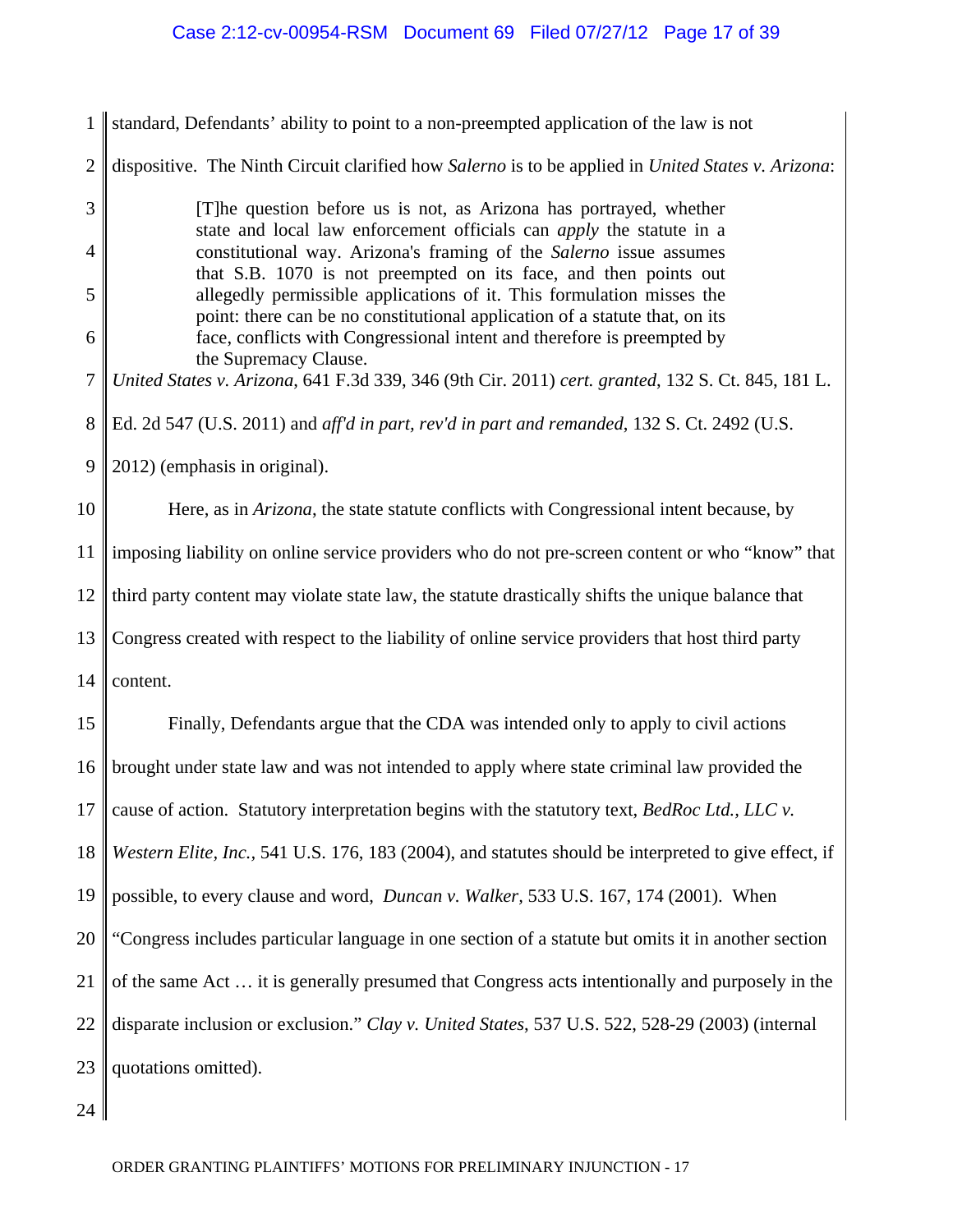#### Case 2:12-cv-00954-RSM Document 69 Filed 07/27/12 Page 18 of 39

1  $\mathcal{D}_{\mathcal{L}}$ 3 4 5 6 7 8 9 10 11 The section of the CDA entitled "No effect on criminal law" provides that "[n]othing in this section shall be construed to impair the enforcement of section 223 or 231 of this title, chapter 71 (regarding obscenity) or 110 (relating to sexual exploitation of children) of title 18, or any other *Federal* criminal statute." 47 U.S.C. § 230(e)(1) (emphasis added). In contrast, the section entitled "No effect on communications privacy law" provides "[n]othing in this section shall be construed to limit the application of the Electronic Communications Privacy Act of 1986 or any of the amendments made by such Act, *or any similar State law*." *Id.* at § 230(e)(4). If Congress did not want the CDA to apply in state criminal actions, it would have said so. *See Voicenet Commc'ns, Inc. v. Corbett*, 2006 WL 2506318, at \*4 (E.D. Pa. Aug. 30, 2006) ("[T]he plain language of the CDA provides internet service providers immunity from inconsistent state criminal laws.").

12 13 The Court finds that Plaintiffs are likely to succeed on their claim that Section 230 preempts SB 6251.

14

#### *b. First Amendment*

15 16 17 18 19 20 21 Even if Plaintiffs did not succeed on their claim that SB 6251 is preempted by the CDA, they likely can succeed on their claim that the statute runs afoul of the First Amendment. The First Amendment to the United States Constitution provides in pertinent part that "Congress shall make no law … abridging freedom of speech." The prohibitions of the First Amendment extend to the several States through the Fourteenth Amendment. Thus, "[s]tatutes suppressing or restricting speech must be judged by the sometimes inconvenient principles of the First Amendment." *United States v. Alvarez*, 132 S.Ct. 2537, 2543 (2012).

22 23 24 ll Plaintiffs argue that the statute violates the First and Fourteenth Amendments on three grounds. First, Plaintiffs argue that the statute is unconstitutional because it creates strict liability for publishing unprotected speech and in doing so chills protected speech. Second, Plaintiffs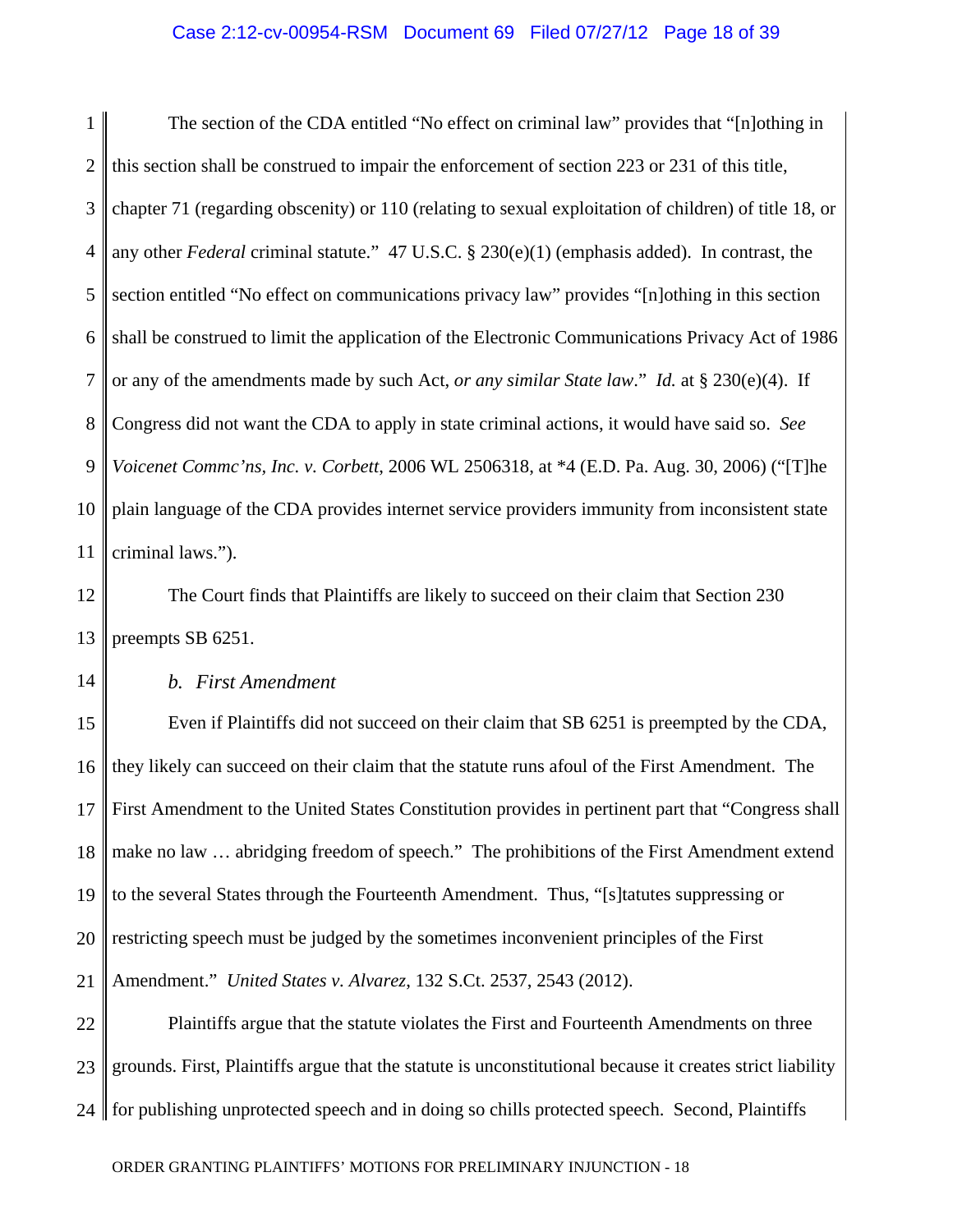#### Case 2:12-cv-00954-RSM Document 69 Filed 07/27/12 Page 19 of 39

1  $\mathcal{D}_{\mathcal{L}}$ 3 4 5 6 7 8 9 10 argue that the statute is unconstitutionally vague because it does not provide defendants fair notice of what constitutes illegal speech and allows for arbitrary enforcement. Third, Plaintiffs contend that the statute is overbroad in that it effectively restricts the publication, display, and dissemination of both protected and unprotected speech. Where a statute restricts protected speech, it is subject to strict scrutiny. *Perry Educ. Ass'n v. Perry Local Educators' Ass'n*, 460 U.S. 37, 45 (1983). Plaintiffs argue that the statute cannot withstand strict scrutiny because, while the government has a compelling interest in combating child prostitution, Defendants have not shown that the challenged statute is the least restrictive means available to do so. As set forth more fully below, Plaintiffs are likely to succeed on the merits of their First Amendment claims.

11 *(i) Strict Liability* 

12 13 14 15 16 17 18 19 20 The Constitution prohibits the "imposition of criminal sanctions on the basis of strict liability where doing so would seriously chill protected speech." *United States v. United States District Court*, 858 F.2d 534, 540 (9<sup>th</sup> Cir. 1988). Plaintiffs contend that SB 6251 is an unconstitutional strict liability crime that chills protected speech because (a) the word "knowingly" only applies to the first clause of the statute; and (b) there is no *scienter*  requirement regarding the age of the person depicted in the ad. Defendants dispute Plaintiffs' interpretation of the statute, arguing that strict liability only exists as to the age element of the crime. Therefore, before the Court reaches the constitutional issue, it must determine what the statute says.

21 22 23 24 \* \* \* When interpreting a state statute as a matter of first impression, a federal court must interpret the law as would the state's highest court. *See In re Kolb*, 326 F.3d 1030, 1037 (9th Cir. 2003). In Washington, the Court begins with the plain language of the statute, assuming that the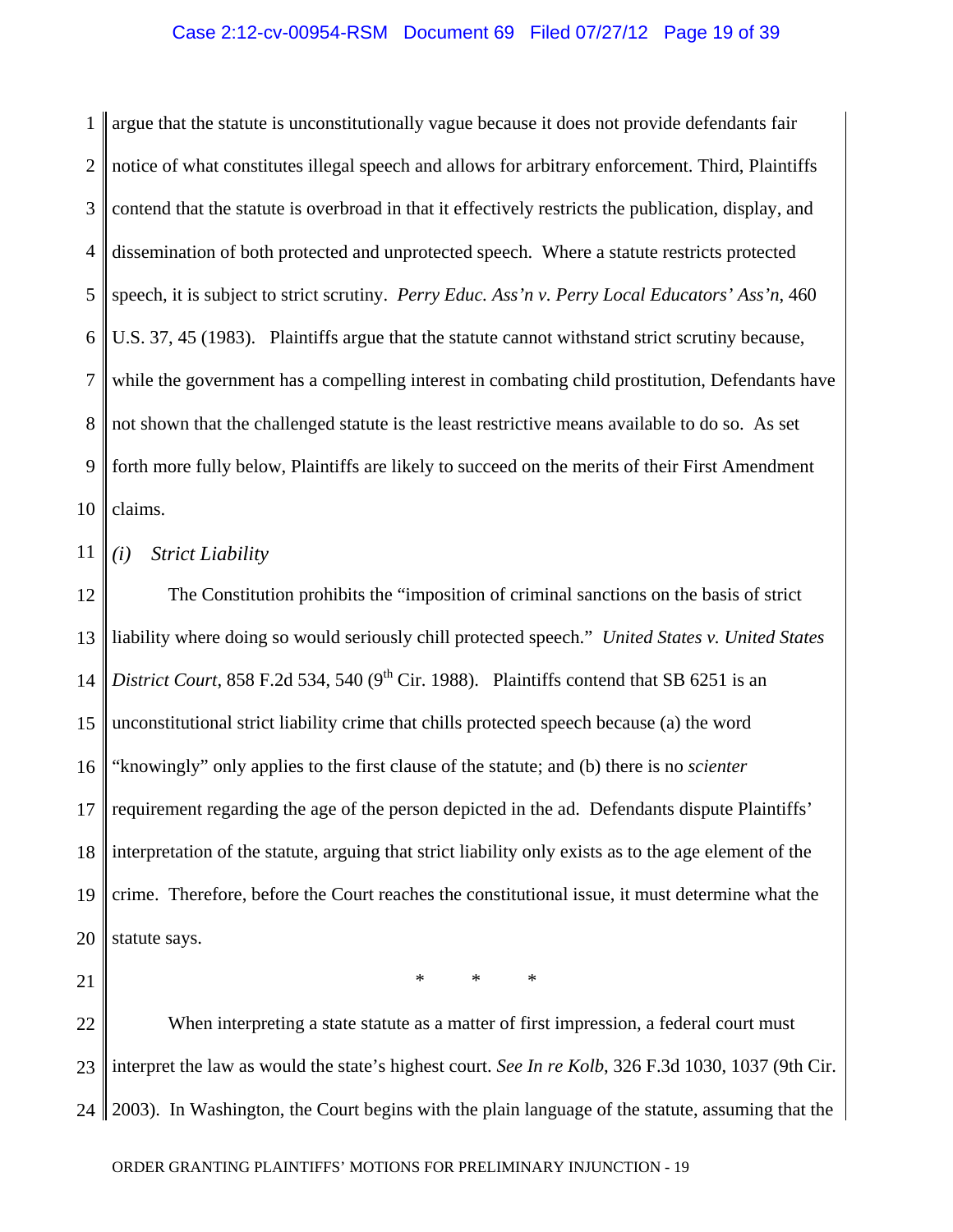#### Case 2:12-cv-00954-RSM Document 69 Filed 07/27/12 Page 20 of 39

1  $\mathcal{D}_{\mathcal{L}}$ 3 4 5 6 7 legislature "meant exactly what it said." *Duke v. Boyd*, 942 P.2d 351, 354 (Wash. 1997). However, if the statute is ambiguous, the Court may consider legislative history and the "circumstances surrounding the enactment of the statute*." Five Corners Family Farmers v. State*, 268 P.3d 892, 900 (Wash. 2011). A statute is ambiguous if it is susceptible to two or more reasonable interpretations. *Id.* Finally, "[w]here possible, statutes should be construed so as to avoid unconstitutionality." *Wash. State Republican Party v. Wash. State Public Disclosure Comm'n*, 4 P.3d 808, 827 (Wash. 2000).

8 9 10 11 12 13 SB 6251 is comprised of two clauses. The Court will refer to the first clause ("publishes, disseminates, or displays") as the "publishing clause" and the second clause ("causes directly or indirectly, to be published disseminated, or displayed") as the "causing clause". Plaintiffs assume that the word "knowingly" applies only to the publishing clause and that the causing clause is devoid of any *scienter* requirement. Defendants argue that the statute was intended to require proof of *scienter* as to all elements except the age of the minor depicted.

14 15 16 17 18 19 20 Plaintiffs' reading of the statute is the most grammatical reading. The word "knowingly" precedes the publishing clause, but not the causing clause. The publishing clause is separated from the causing clause by interruptive punctuation and the word "or." The operative verb in the causing clause ("cause") is already modified by two other adverbs ("directly or indirectly"). The construction proposed by Defendants in which a third adverb modifies "cause" is awkward, if not ungrammatical. Namely, under Defendants' reading, a person commits a felony by "knowingly… causing … indirectly to be … displayed" illegal content.

21 22 23 24 Defendants' interpretation of the statute, while awkward, is nonetheless reasonable. The publishing and causing clauses are not set forth in separate sections or subsections of the statute and the punctuation that separates the clauses is one of the least interruptive available: the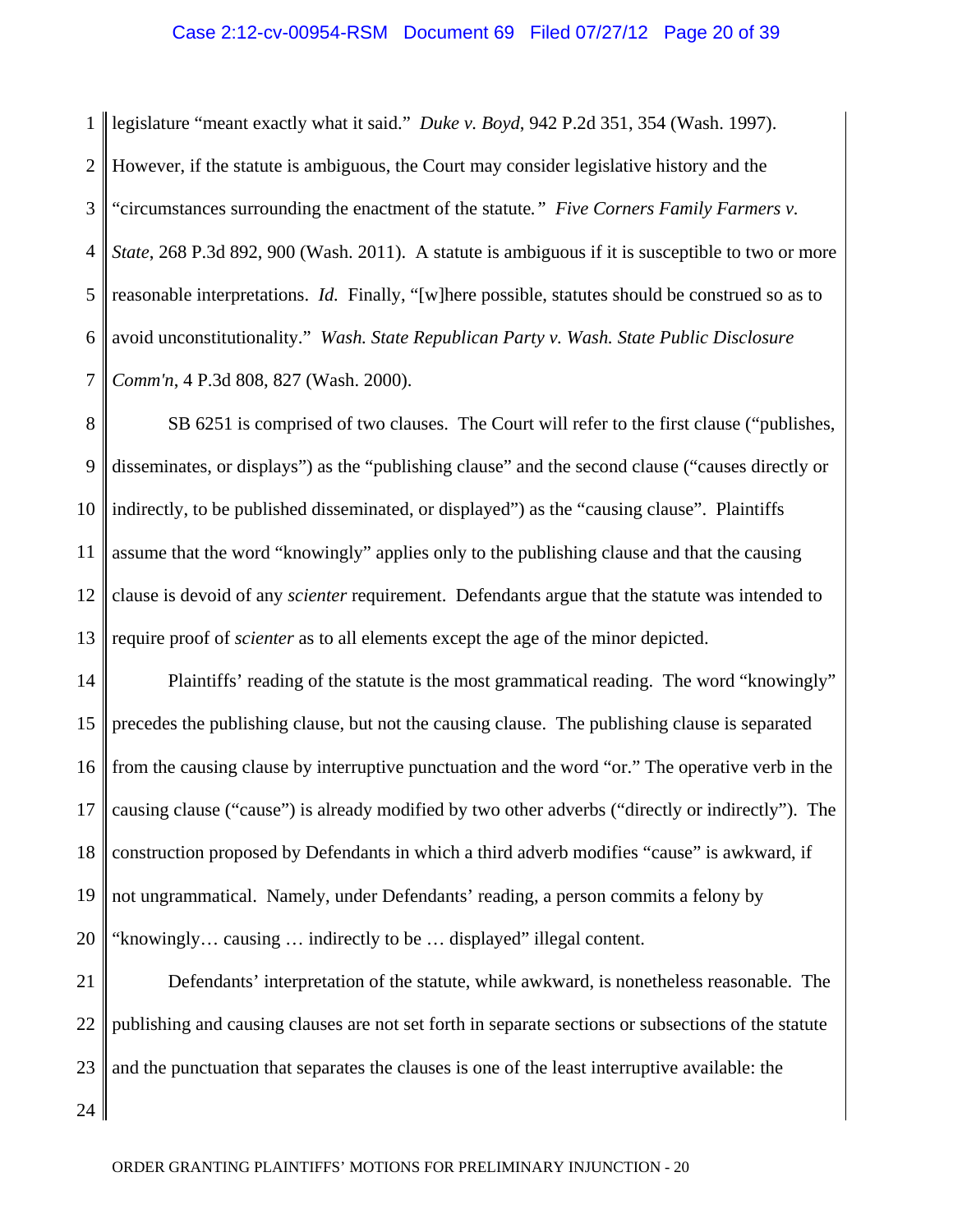1  $\mathcal{D}_{\mathcal{L}}$ 3 comma. Since the parties have each offered reasonable interpretations of the statute, the Court must ascertain the legislature's intent by reference to legislative history. *Five Corners*, 268 P.3d at 900.

4 5 6 7 8 9 10 11 12 13 14 15 16 Generally speaking, "some indication of congressional intent, express or implied, is required to dispense with *mens rea* as an element of a crime." *Staples v. United States*, 511 U.S. 600, 605 (1994); *see also State v. Williams*, 148 P.3d 993, 996 (Wash. 2006) (*en banc*) (discussing *Staples*). In the Senate Hearing on SB 6251, Senator Jeanne Kohl-Welles indicated that the primary impetus in passing SB 6251 was to require online service providers like Backpage.com to request and obtain identification before posting ads that appeared to be online advertisements for prostitution. *See* Dkt. #4, Ex. 2, p. 4 ("The Seattle Weekly… in its print… publications, does require age verification in person… And what we would like to have happen is to have that same requirement for online advertisement postings."). In contrast, there is no indication in the legislative history that the Washington legislature intended to punish companies or individuals, like IA, who did not "know" that they were causing to be published, displayed, or disseminated content deemed illegal under the statute.<sup>2</sup> Therefore, the Court will interpret the statute as requiring *scienter* as to *both* the publishing and causing clauses.

17

18 19 20 21 Plaintiffs argue that, even adopting Defendants' construction, by dispensing with a *scienter* requirement as to the age of the person depicted in the ad, SB 6251 runs afoul of the First Amendment. *See United States v. X-Citement Video, Inc.*, 982 F.2d 1285, 1291-92 (9th Cir. 1992) (interpreting a law prohibiting the interstate transfer of child pornography as containing a 1

\* \* \*

<sup>23</sup> 24  $2^2$  As explained further below, the term "know" in the context of this statute likely renders the statute unconstitutionally vague. However, for the purposes of this section, the Court assumes that the term "know" has a discernible meaning.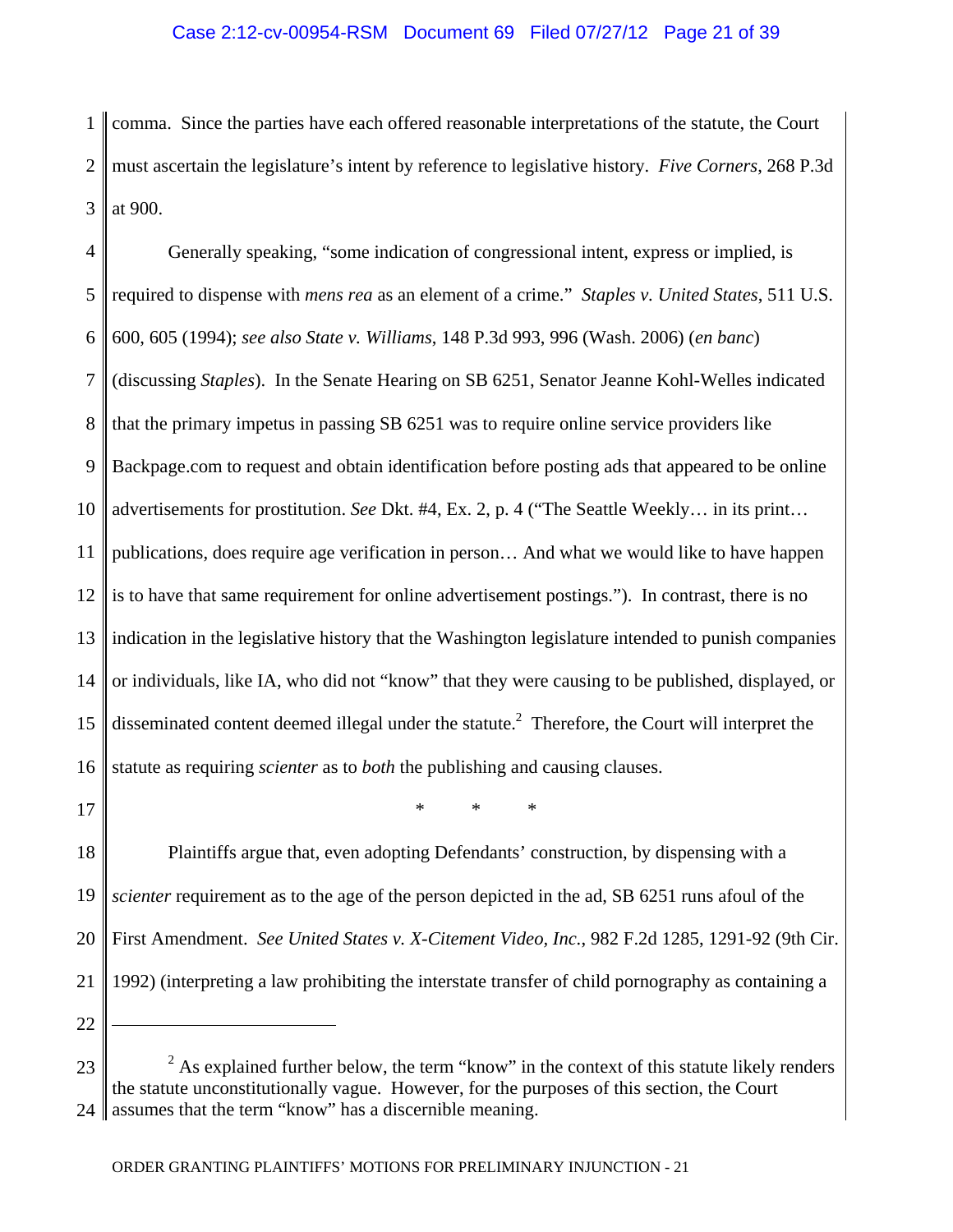| $1 \parallel$  | scienter requirement because "a statute completely bereft of a scienter requirement as to the age                                                                                                                        |
|----------------|--------------------------------------------------------------------------------------------------------------------------------------------------------------------------------------------------------------------------|
| $\overline{2}$ | of the performers would raise serious constitutional doubts"). This is likely true.                                                                                                                                      |
| 3              | By its terms, SB 6251 dispenses with any <i>scienter</i> requirement as to the age of the minor                                                                                                                          |
| $\overline{4}$ | "depicted" in the advertisement:                                                                                                                                                                                         |
| 5              | [I]t is not a defense that the defendant did not know the age of the<br>minor depicted in the advertisement. It is a defense, which the                                                                                  |
| 6              | defendant must prove by a preponderance of the evidence, that the<br>defendant made a reasonable bona fide attempt to ascertain the true                                                                                 |
| 7<br>8         | age of the minor depicted in the advertisement by requiring, prior to<br>publication, dissemination of display of the advertisement, production<br>of a driver's license, marriage license, birth certificate, or other  |
| 9              | governmental or educational identification card or paper of the minor<br>depicted in the advertisement and did not rely solely on oral or written                                                                        |
| 10             | representations of the minor's age, or the apparent age of the minor as<br>depicted. In order to invoke the defense, the defendant must produce<br>for inspection by law enforcement a record of the identification used |
| 11             | to verify the age of the person depicted in the advertisement.<br>SB 6251 (emphasis added).                                                                                                                              |
| 12             | At first blush, requiring publishers to check identification before publishing an escort ad                                                                                                                              |
| 13<br>14       | seems as commonsensical as requiring bar owners to check identification before allowing                                                                                                                                  |
| 15             | patrons to enter the door. There is, however, a key difference between these two scenarios. The                                                                                                                          |
| 16             | latter is an identification requirement related to conduct – drinking alcohol in a bar. The former                                                                                                                       |
| 17             | is an identification requirement—imposed by the government and punishable by imprisonment—                                                                                                                               |
| 18             | related to speech. Since there is no constitutional right to drink alcohol, courts tasked with                                                                                                                           |
| 19             | upholding the Constitution care little if a bar's identification verification process results in a line                                                                                                                  |
| 20             | forming outside the door, or causes some restaurants to stop serving liquor. However, because                                                                                                                            |
| 21             | there is a constitutional right to free speech, the Constitution cannot permit similar collateral                                                                                                                        |
| 22             | consequences in the First Amendment context. See United States of America v. United States                                                                                                                               |
| 23             | District Court for the Central District of California, 858 F.2d 534, 539 (9th Cir. 1988) ("[A]                                                                                                                           |
| 24             | speaker may not be put at complete peril in distinguishing between protected and unprotected                                                                                                                             |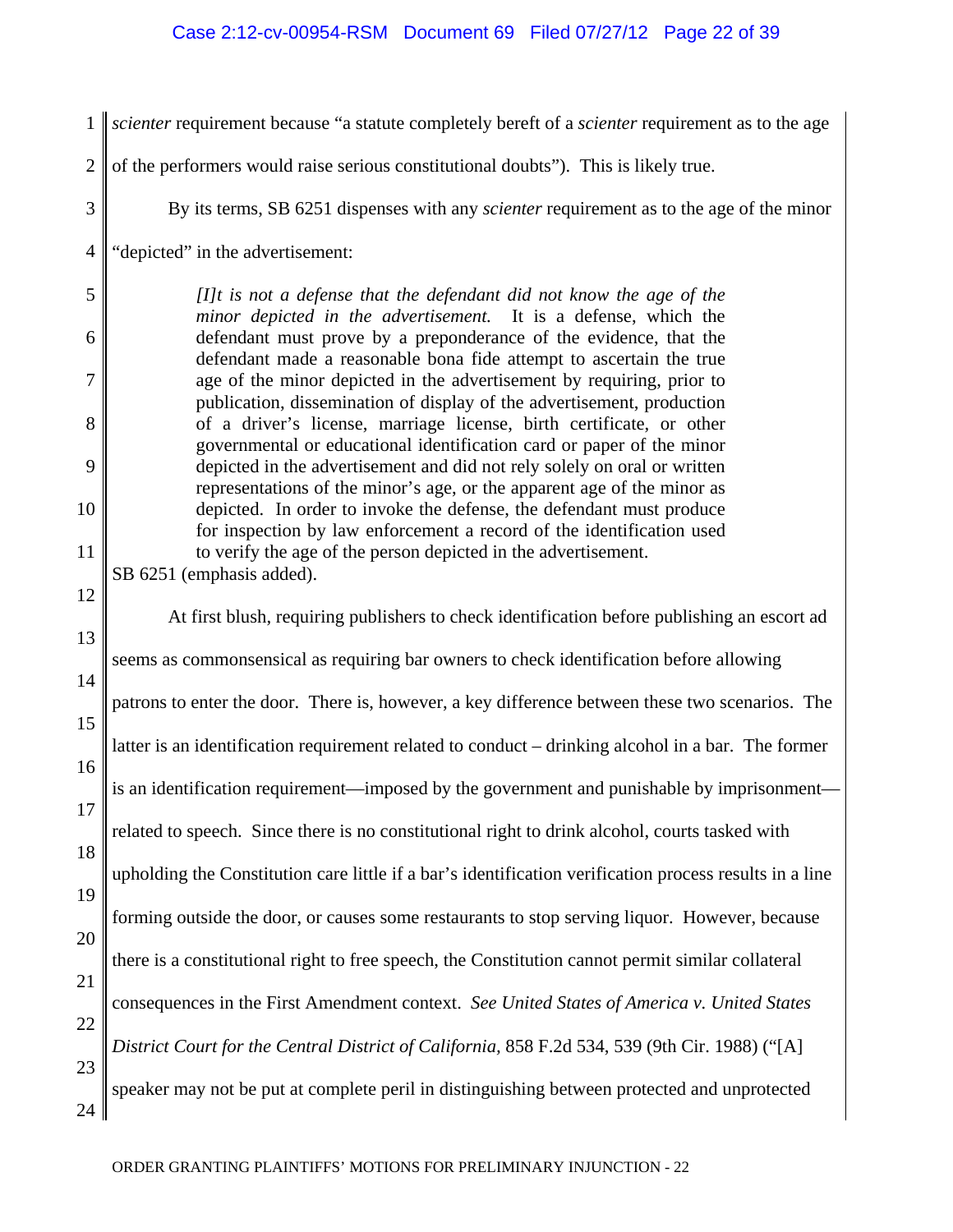# Case 2:12-cv-00954-RSM Document 69 Filed 07/27/12 Page 23 of 39

|                                                                                           | speech. Otherwise, he could only be certain of avoiding liability by holding his tongue, causing                                                                                                                                                                                                                                                                                                                                                                                                                                                                                                                                                                                                                                                                                                                                                                                                                                                                                                                                                                                                                                                                                                                                                                                                                                                                                                                                                                                                                                                                                                                                                                                                                        |
|-------------------------------------------------------------------------------------------|-------------------------------------------------------------------------------------------------------------------------------------------------------------------------------------------------------------------------------------------------------------------------------------------------------------------------------------------------------------------------------------------------------------------------------------------------------------------------------------------------------------------------------------------------------------------------------------------------------------------------------------------------------------------------------------------------------------------------------------------------------------------------------------------------------------------------------------------------------------------------------------------------------------------------------------------------------------------------------------------------------------------------------------------------------------------------------------------------------------------------------------------------------------------------------------------------------------------------------------------------------------------------------------------------------------------------------------------------------------------------------------------------------------------------------------------------------------------------------------------------------------------------------------------------------------------------------------------------------------------------------------------------------------------------------------------------------------------------|
| $\overline{2}$                                                                            | him 'to make only statements which 'steer far wide [] of the unlawful zone.").                                                                                                                                                                                                                                                                                                                                                                                                                                                                                                                                                                                                                                                                                                                                                                                                                                                                                                                                                                                                                                                                                                                                                                                                                                                                                                                                                                                                                                                                                                                                                                                                                                          |
| 3                                                                                         | In Smith v. California, 361 U.S. 147 (1960), the Supreme Court struck down a Los                                                                                                                                                                                                                                                                                                                                                                                                                                                                                                                                                                                                                                                                                                                                                                                                                                                                                                                                                                                                                                                                                                                                                                                                                                                                                                                                                                                                                                                                                                                                                                                                                                        |
| $\overline{4}$                                                                            | Angeles ordinance making it a crime for booksellers to possess obscene books. Even though the                                                                                                                                                                                                                                                                                                                                                                                                                                                                                                                                                                                                                                                                                                                                                                                                                                                                                                                                                                                                                                                                                                                                                                                                                                                                                                                                                                                                                                                                                                                                                                                                                           |
| 5                                                                                         | First Amendment does not protect obscene speech, the Court concluded that a bookseller could                                                                                                                                                                                                                                                                                                                                                                                                                                                                                                                                                                                                                                                                                                                                                                                                                                                                                                                                                                                                                                                                                                                                                                                                                                                                                                                                                                                                                                                                                                                                                                                                                            |
| 6                                                                                         | not be held criminally liable without proof of knowledge regarding the contents of the book:                                                                                                                                                                                                                                                                                                                                                                                                                                                                                                                                                                                                                                                                                                                                                                                                                                                                                                                                                                                                                                                                                                                                                                                                                                                                                                                                                                                                                                                                                                                                                                                                                            |
| 7<br>8<br>9<br>10<br>11<br>12<br>13<br>14<br>15<br>16<br>17<br>18<br>19<br>20<br>21<br>22 | By dispensing with any requirement of knowledge of the contents of<br>the book on the part of the seller, the ordinance tends to impose a<br>severe limitation on the public's access to constitutionally protected<br>matter. For if the bookseller is criminally liable without knowledge of<br>the contents, and the ordinance fulfills its purpose, he will tend to<br>restrict the books he sells to those he has inspected; and thus the State<br>will have imposed a restriction upon the distribution<br>- of<br>constitutionally protected as well as obscene literature.<br>Smith, 361 U.S. at 153.<br>Plaintiffs contend that here, as in <i>Smith</i> , SB 6251 would compel those publishers and<br>distributors who did not abstain from publishing large categories of speech altogether to review<br>every book, magazine, video, or online post containing a "depiction" and a possible "implicit" ad<br>for sex to ensure that none ran afoul of the law. See Smith, 361 U.S. at 153-54. The Court finds<br>that this is likely true. A pre-screening mechanism as set forth in SB 6251 would limit the<br>amount of content available on some publishers' websites to the amount of content that such<br>publishers had the time and money to screen. See id. Some individuals would be reticent to<br>provide government identification in connection with borderline content, such as racy personal<br>ads, thus further diminishing the universe of protected speech available online. See also Doe v.<br>2TheMart.com Inc., 140 F.Supp.2d 1088, 1092, 1097 (W.D.Wash.2001) ("[T]he constitutional<br>rights of Internet users, including the First Amendment right to speak anonymously, must be |
| 23<br>24                                                                                  |                                                                                                                                                                                                                                                                                                                                                                                                                                                                                                                                                                                                                                                                                                                                                                                                                                                                                                                                                                                                                                                                                                                                                                                                                                                                                                                                                                                                                                                                                                                                                                                                                                                                                                                         |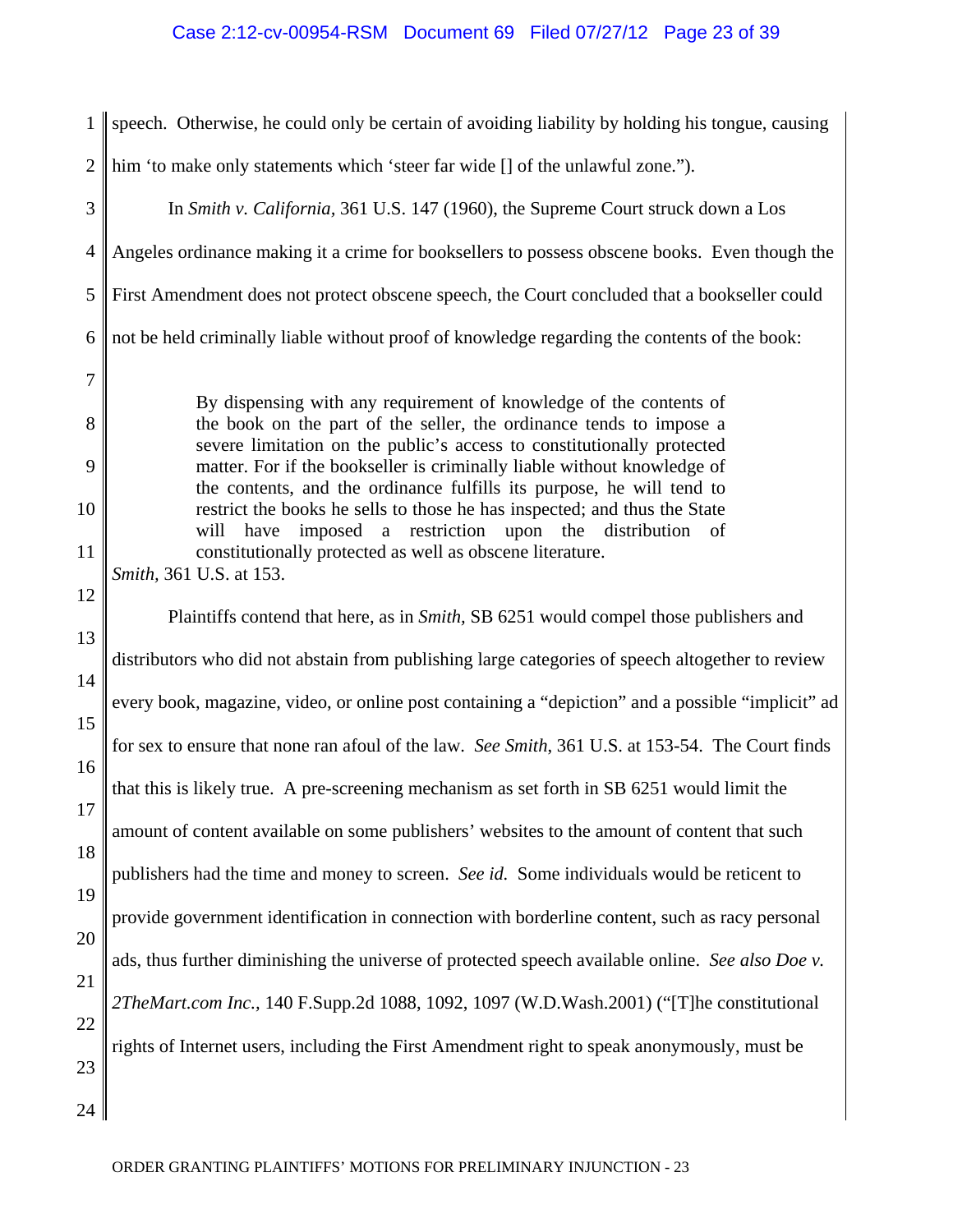1 2 carefully safeguarded."). The Constitution does not permit such collateral burdens on protected speech.

3 4 5 6 7 8 9 Nor is this effect dissipated in a regime in which criminal liability is triggered only by notification or knowledge that "illegal" content is available on an actor's website. "Liability upon notice reinforces service providers' incentives to restrict speech and abstain from selfregulation." *See Zeran v. Am. Online, Inc.*, 129 F.3d 327, 333 (4th Cir. 1997). This is because a publisher who receives notice that content *might* be illegal would have no incentive to ensure that such content is *in fact* illegal. Rather, the rational choice in such a scenario is to remove the content as quickly as possible, whether or not it constitutes protected speech.

10 11 12 13 14 Finally, an affirmative defense to escape liability, as exists here, does not render the statute constitutional. "[T]he possibility of mistaken factfinding—inherent in all litigation—will create the danger that the legitimate utterance will be penalized." *Speiser v. Randall*, 357 U.S. 513, 526-527 (1958). Plaintiffs are likely to succeed on the merits of their claim that the strict liability component of SB 6251 violates the First Amendment.

15 *(ii) Vagueness* 

16 17 18 19 20 21 22 23  $24$ Plaintiffs also challenge SB 6251 as unconstitutionally vague, in violation of the First, Fifth and Fourteenth Amendments. "[S]tandards of permissible statutory vagueness are strict in the area of free expression . . . . Because First Amendment freedoms need breathing space to survive, government may regulate in the area only with narrow specificity." *NAACP v. Button*, 371 U.S. 415, 433 (1963). Thus, laws regulating speech are void for vagueness when they are so ambiguous that a reasonable person cannot tell what expression is forbidden and what is allowed. *See, e.g., Smith v. Goguen*, 415 U.S. 566, 569 (1974) (invalidating state law that prohibited treating a flag "contemptuously"); *Baggett v. Bullitt*, 377 U.S. 360, 362 (1964) (loyalty oath preventing "subversive person" from being employed in state was void for vagueness); *Houston*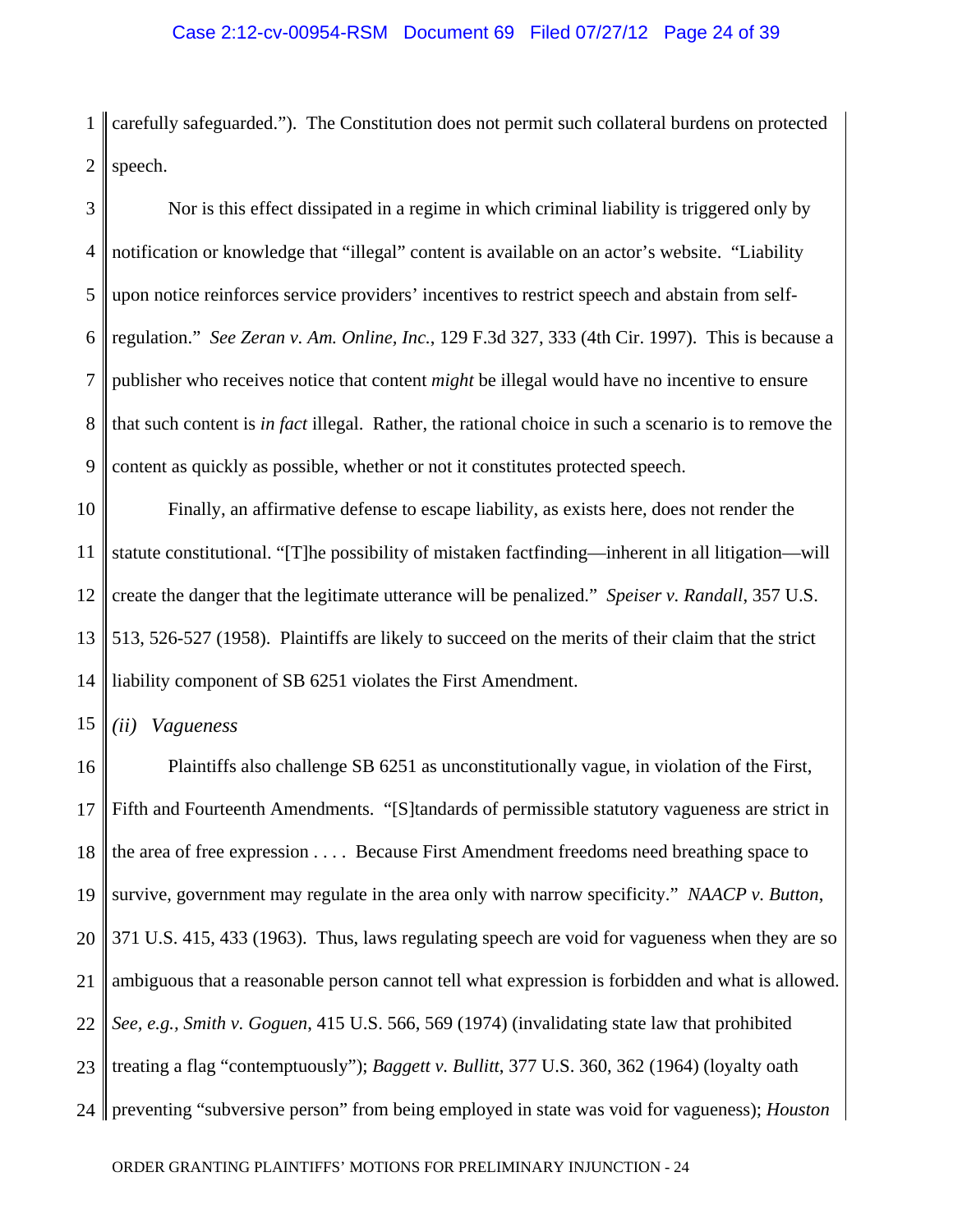1  $\mathcal{D}_{\mathcal{L}}$ 3 4 5 6 7 8 *v. Hill*, 482 U.S. 451 (1987) (striking down city ordinance that made it unlawful to interrupt police officers in the performance of their duties because the law "effectively grants the police the discretion to make arrests selectively on the basis of the content of the speech"). Here, the vagueness of SB 6251 is "a matter of special concern" because it is both a content-based regulation of speech and a criminal statute. *See Reno v. Am. Civil Liberties Union*, 521 U.S. 844, 871 (1997). In this scenario, "[i]n addition to the opprobrium and stigma of a criminal conviction… [t]he severity of criminal sanctions may well cause speakers to remain silent rather than communicate even arguably unlawful words, ideas, and images." *Id.* at 872.

9 10 11 12 13 Plaintiffs argue that the statue fails to define important terms and thus prevents citizens from knowing what is prohibited. Among the terms that the Washington legislature has neglected to define are "know," "indirect," "direct," "implicit" and "offer." The Court finds that Plaintiffs are likely to succeed in showing that such terms render the statute unconstitutionally vague.

14 15 16 17 18 19 20 21 22 23 24 Much of this vagueness derives from the third party liability aspect of SB 6251. The pimp that publishes the advertisement certainly "knows" whether his offer is for sex, whether explicitly or implicitly. However, what does it mean for the website operator to "know" that an advertisement "implicitly" offers sex? In Washington, "a person acts knowingly or with knowledge when … he or she has information which would lead a reasonable person in the same situation to believe that facts exist which facts are described by a statute defining an offense." Wash. Rev. Code Ann. § 9A.08.010(b)(ii). However, where an online service provider publishes advertisements that employ coded language, a reasonable person could believe that facts exist that do not in fact exist: an advertisement for escort services may be just that. Similarly, Defendants contend that "offer" is used "to make clear that a transaction does not have to be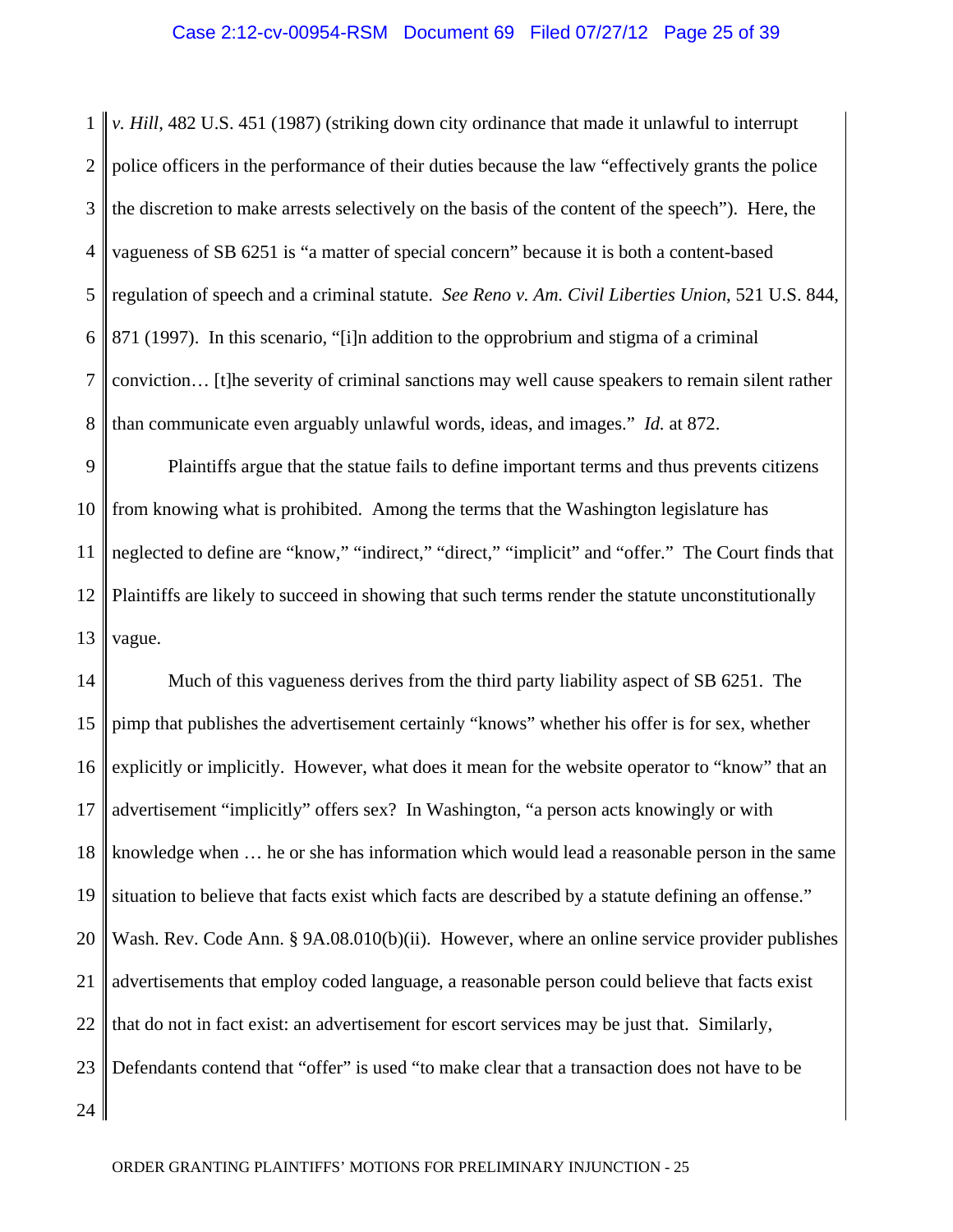#### Case 2:12-cv-00954-RSM Document 69 Filed 07/27/12 Page 26 of 39

1  $\mathcal{D}_{\mathcal{L}}$ consummated for SB 6251 to apply." However, if the offer is implicit, how can a third party ascertain that which is being offered before the transaction is consummated?

3 4 5 6 7 8 Further, what does it mean to "knowingly ... cause ... indirectly" the publication of such an implicit offer? If a website operator like Backpage.com publishes an advertisement that uses a "common code to thinly veil the offer of the sex act," *see* Dkt. # 41, p. 31, and IA subsequently crawls that advertisement and publishes it through its Wayback Machine, knowing that Backpage.com has an "adult services" ad section and does not verify identification, is IA liable if it itself cannot produce photo identification?

9 10 11 12 13 14 15 16 17 18 19 20 21 22 23 24 Defendants offer several explanations for the disputed terms. For example, Defendants offer that "'something of value' is used in the statute to indicate that it regulates not just offers of sex for money, but also those offers to exchange sex for other valuable things, such as drugs." Dkt. # 41, p. 32. "'Implicit' is used to bring offers of sex within the statute's purview in cases where the advertisement does not explicitly indicate that a sex act will be provided in exchange for value." *Id.* at p. 31. "'Directly or indirectly' is used in the statute to reach pimps." *Id.* at 32. One of the purposes behind the vagueness doctrine is to prevent arbitrary enforcement occasioned by unclear standards. *See Grayned v. City of Rockford,* 408 U.S. 104, 108-109 (1972) ("A vague law impermissibly delegates basic policy matters to policemen, judges, and juries for resolution on an ad hoc and subjective basis, with the attendant dangers of arbitrary and discriminatory application."). While the statute might find itself on better constitutional footing if the statute included the definitions proffered by Defendants, it does not. Further, nothing binds Defendants, or their successors, to their current interpretations. *See Free Speech Coal., Inc. v. Attorney Gen. of U.S.*, 677 F.3d 519, 539 n. 15 (3d Cir. 2012) ("[A] promise by the government that it will interpret statutory language in a narrow constitutional manner cannot, without more,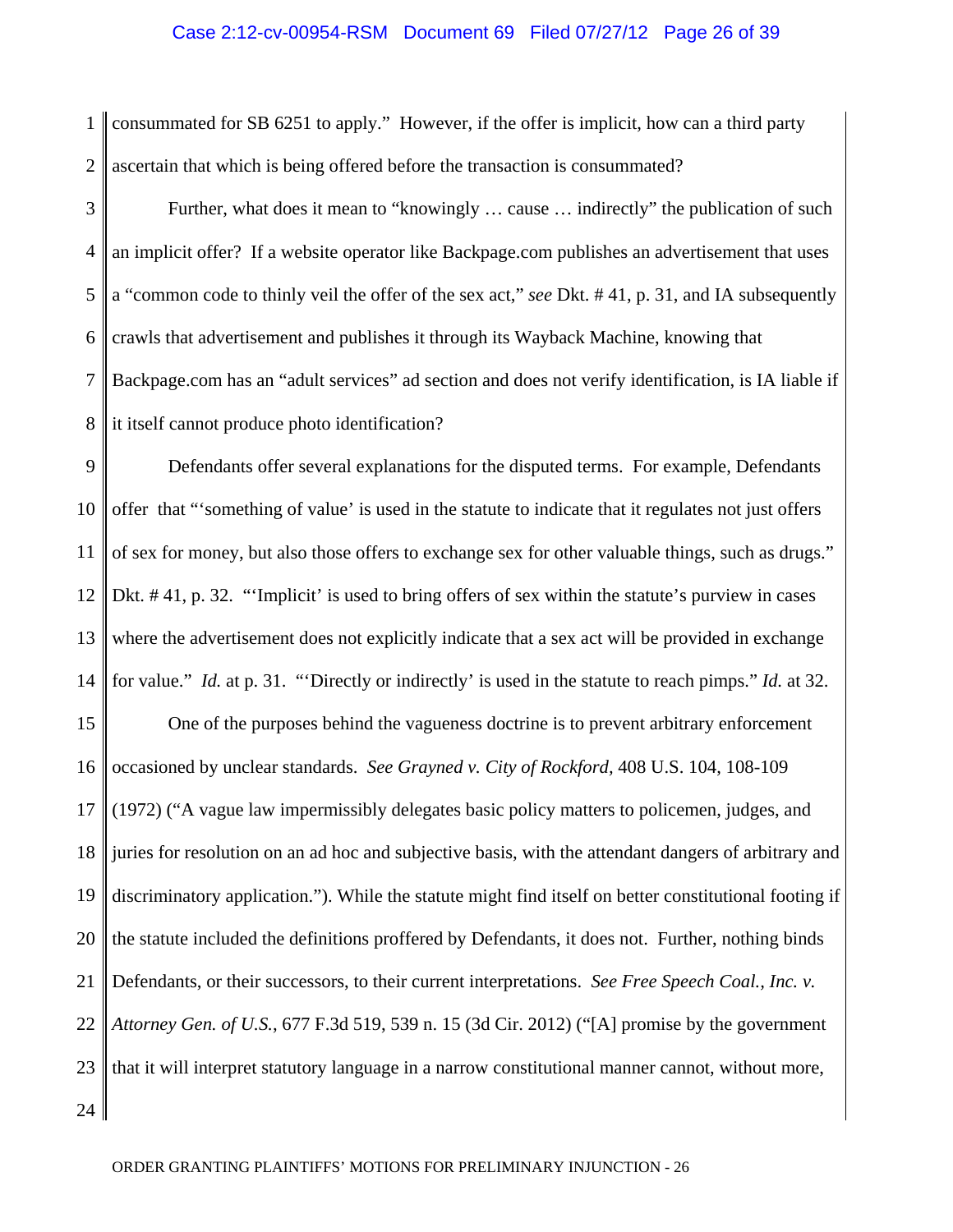1  $\mathcal{D}_{\mathcal{L}}$ save a potentially unconstitutionally overbroad statute."). Plaintiffs are likely to succeed on their claim that the statute is unconstitutionally vague.

3 *(iii) Overbreadth* 

4 5 6 7 8 9 10 11 12 13 14 15 16 In addition to the strict liability and vagueness challenges above, Plaintiffs contend that SB 6251 is overbroad and will have a chilling effect on the protected speech of publishers and third-party content providers. *See Reno v. ACLU,* 521 U.S. at 872. ("The severity of criminal sanctions may well cause speakers to remain silent rather than communicate even arguably unlawful words, ideas, and images."). A statute regulating speech is overbroad if it "reaches a substantial amount of constitutionally protected conduct." *Village of Hoffman Estates v. Flipside, Hoffman Estates, Inc.*, 455 U.S. 489, 494-495 (1982). The doctrine seeks to strike a balance between competing social costs. *United States v. Williams*, 553 U.S. 285, 292 (2008). "On the one hand, the threat of enforcement of any overbroad law deters people from engaging in constitutionally protected speech, inhibiting the free exchange of ideas. On the other hand, invalidating a law that in some of its applications is perfectly constitutional – particularly a law directed at conduct so antisocial that it has been made criminal – has obvious harmful effects." *Id.*

17 18 19 20 21 22 23 24 Defendants contend that the statute is not overbroad because it only regulates unprotected speech. Defendants posit that the statute reaches only offers to engage in illegal conduct or, in the alternative, that it regulates only commercial speech. It is true that "[o]ffers to engage in illegal transactions are categorically excluded from First Amendment protection." *Williams*, 553 U.S. at 297 (citations omitted). It is also true that commercial speech, while protected under the First Amendment, is afforded less protection that other forms of constitutionally protected expression. *See Central Hudson Gas & Elec. Corp. v. Public Serv. Comm'n of New York*, 447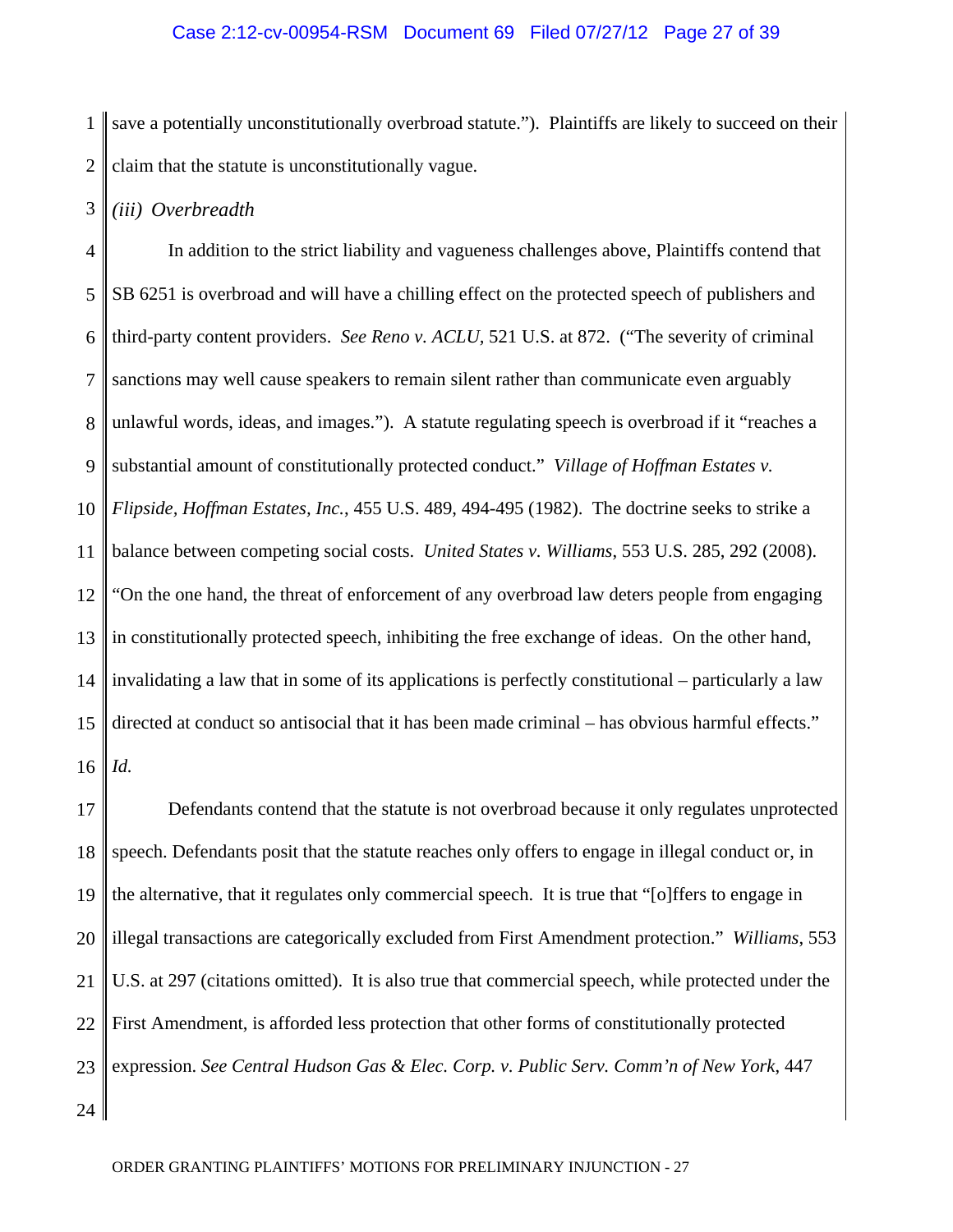1  $\mathcal{D}_{\mathcal{L}}$ U.S. 557, 563 (1980). SB 6251, however, encompasses more than offers to engage in illegal transactions. And it pertains to both commercial and non-commercial speech.

3 4 5 6 7 8 9 10 11 12 13 14 The statute criminalizes more than offers to engage in illegal transactions because the statute encompasses transactions that are not illegal. Washington statutes criminalizing commercial sexual abuse of a minor require that the defendant pay or agree to pay a "fee" "as compensation" for a minor engaging or promising to engage in sexual content. *See* Wash. Rev. Code Ann. § 9.68A.100.<sup>3</sup> The adult prostitution statute requires that a person engage or agree to engage in sexual conduct with another person "in return for a fee". Id. at § 9A.88.030.<sup>4</sup> In contrast, SB 6251 proscribes any "offer" for "any act of sexual contact or sexual intercourse … for which something of value is given or received by any person," so long as that offer includes a depiction of a minor. Assuming that the undefined term "something of value" means anything that can be traded on a free market—including a bottle of wine, a nice dinner, or a promise to do the dishes—SB 6251's definition of "commercial sex act" encompasses vast swaths of legal, consensual, non-commercial sexual activity.<sup>5</sup> Moreover, there is no requirement that the minor

15

16

<sup>17</sup> 18  $3$  Under Washington criminal law, a person is guilty of commercial sexual abuse of a minor if "he or she pays a *fee* to a minor or a third person *as compensation* for a minor having engaged in sexual conduct with him or her" or "agrees to pay a *fee* to a minor or a third person pursuant to an understanding that *in return therefore* such minor will engage in sexual conduct with him or her." Wash. Rev. Code Ann. § 9.68A.100 (emphasis added).

<sup>19</sup> 20 <sup>4</sup> The statute criminalizing adult prostitution provides that a person is guilty of a misdemeanor if he or she "engages or agrees or offers to engage in sexual conduct with another person *in return for a fee*." Wash. Rev. Code Ann. § 9A.88.030 (emphasis added).

<sup>21</sup> 22 <sup>5</sup> Defendants argue that the term "commercial sex act" tracks language from a federal statute criminalizing sex trafficking. *See* 18 U.S.C. § 1591(e)(3). While this is true, the federal statute requires that the defendant recruit, entice, harbor, transport, provide, obtain, or maintain a minor and that he or she know or recklessly disregard the fact that the minor will be caused to

<sup>23</sup> engage in a commercial sex act. *Id.* at § 1591(a).Defendants point to no federal statute providing that a "commercial sex act," as defined by SB 6251, in and of itself constitutes illegal conduct.

<sup>24</sup>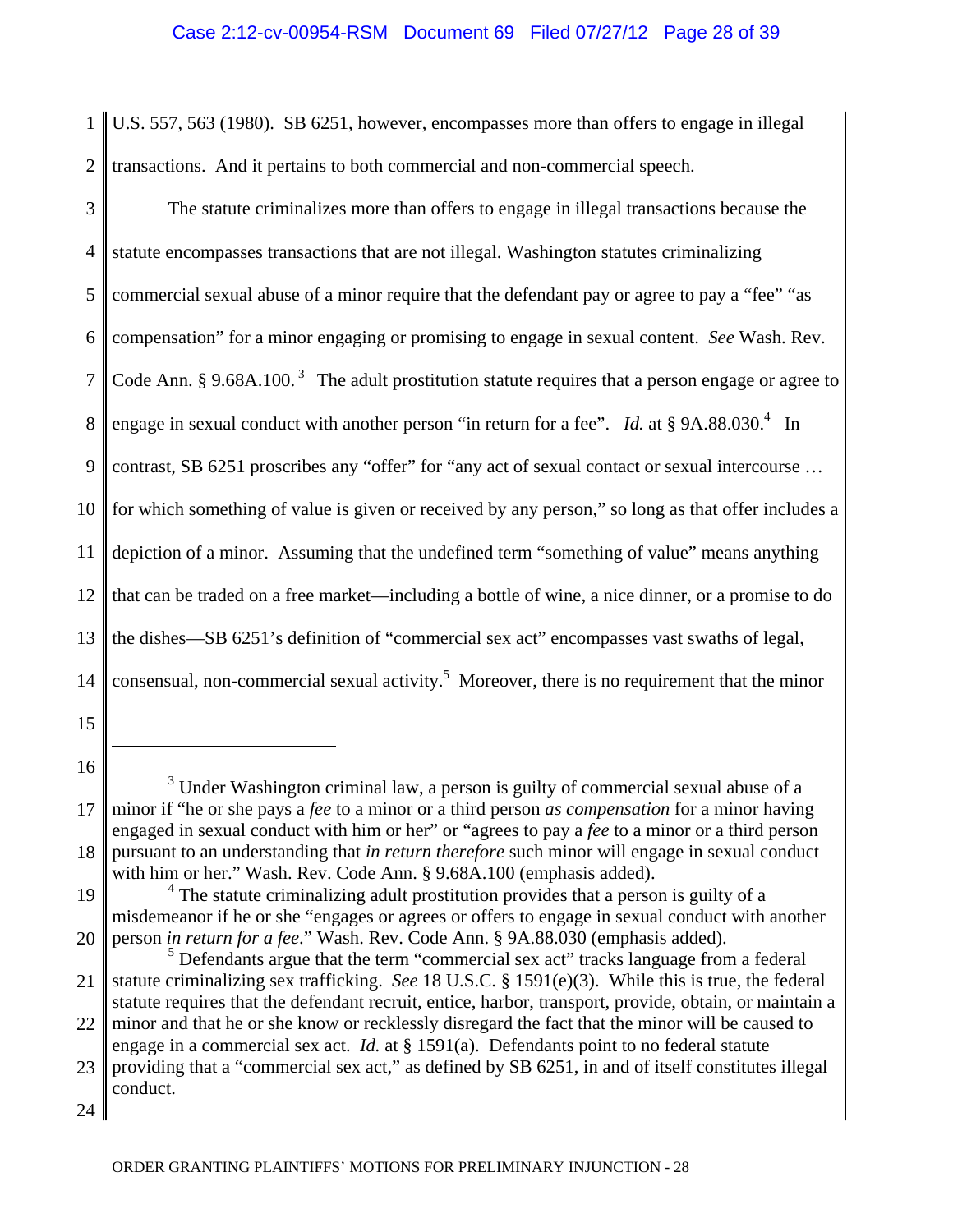#### Case 2:12-cv-00954-RSM Document 69 Filed 07/27/12 Page 29 of 39

1  $\mathcal{D}_{\mathcal{L}}$ 3 4 5 6 7 depicted with the offer have any relation to the offer itself. Thus, a twenty-five-year old's profile on a dating website might fall under the statute if (a) one of the photographs associated with her profile was a picture of herself in high school and (b) she mentioned that she is "good in bed" and looking for a man to "cook her dinner every night". For that matter, a teenager's Facebook profile, aimed at her teenage friends but of course available to the world, teeming with the kinds of scandalous, provocative photographs and musings that are typical for some in this age group, could also fall under the language of SB 6251.

8 9 10 11 12 13 14 15 16 In addition, SB 6251 does not fall within the exception for offers to engage in illegal activity because SB 6251 prohibits not only "offers" to engage in commercial sex acts, but also the direct and indirect publication, dissemination, and display of such offers. The third-party publication of offers to engage in illegal transactions does not fall within "well-defined and narrowly limited classes of speech" that fall outside of First Amendment protection. *Chaplinski v. State of New Hampshire*, 315 U.S. 568, 571-572 (1942). *See also Brown v. Entertainment Merchants Ass'n*, 131 S.Ct. 2729, 2733 (2011) ("[N]ew categories of unprotected speech may not be added to the list by a legislature that concludes certain speech is too harmful to be tolerated.").

17 18 19 20 21 22 23 Nor is SB 6251 limited to commercial speech, which is entitled to less protection under the Constitution. *Central Hudson* defines "commercial speech" as "expression related solely to the economic interests of the speaker and its audience." 447 U.S. at 561. As just articulated, SB 6251 prohibits "offers" for sex acts that may only relate tangentially to the economic interests of the speaker and audience. Unlike the federal child pornography statute at issue in *United States v. Williams*, 128 S.Ct. 1830, 1836 (2008) (extending criminal liability to one who "knowingly" "advertises, promotes, presents, distributes, or solicits" what is believed to be child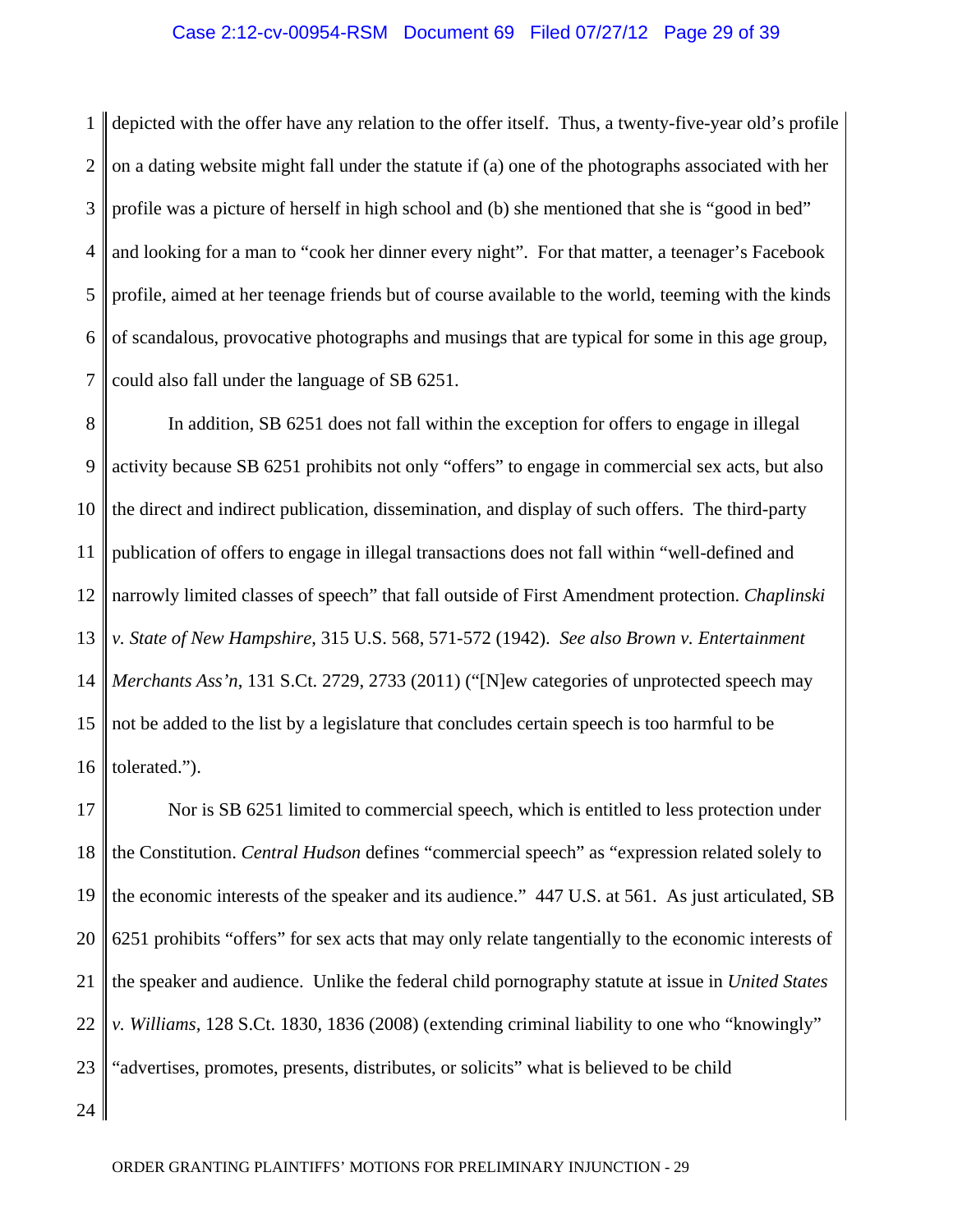1  $\mathcal{D}_{\mathcal{L}}$ pornography), SB 6251 reaches *beyond* direct proposals for commercial transactions to criminalize the indirect dissemination of such content.<sup>6</sup>

3 4 5 6 7 8 9 10 11 12 The most problematic aspect of SB 6251 is not the protected speech that it regulates by its terms, but the likelihood that it will chill a substantial amount of protected speech in addition to the unprotected speech that Defendants argue the statute was meant to address. Defendants contend that "[o]nline escort advertisements are thinly veiled offers of prostitution" and that if a website "contains a section for postings for escort services," it can eliminate its potential for liability under SB 6251 by either "ceasing the posting of advertisements for commercial sex acts altogether" or "conduct[ing] age verification as provided in the affirmative defense." Dkt. # 41, pp. 3 & 26. The Court does not dispute that, in passing SB 6251, the Washington legislature's intent was to provide this Hobson's Choice to website operators like Backpage.com. Unfortunately, not only is this formulation of the statute likely unconstitutional itself, but it fails

13 to address the much more far-reaching effects of the statute.

14 15 16 17 18 19 20 Defendants present two pieces of evidence for the proposition that all online advertisements for escort services are actually offers for prostitution. The first is a declaration stating that when taken to task over the issue, an attorney and board member of Village Voice Media, Backpage.com's parent company, made the ambiguous statement, "Don't deny the undeniable," and laughed. Dkt. # 44, ¶3. The second is a declaration from detective Todd Novisedlak stating that he has never contacted any person posting advertisements on the escorts section of Backpage.com who was advertising for legitimate escort services. Dkt. #64, ¶ 4. In

21 22

 $\overline{a}$ 

<sup>23</sup> 24 ll <sup>6</sup> For example, IA could indirectly, knowingly cause to be disseminated content deemed illegal under SB 6251 in violation of the statute. However, because it is a not-for-profit entity that crawls the Internet for archival purposes, its doing so would be unrelated to its economic interests or those of the academics and historians that use its services.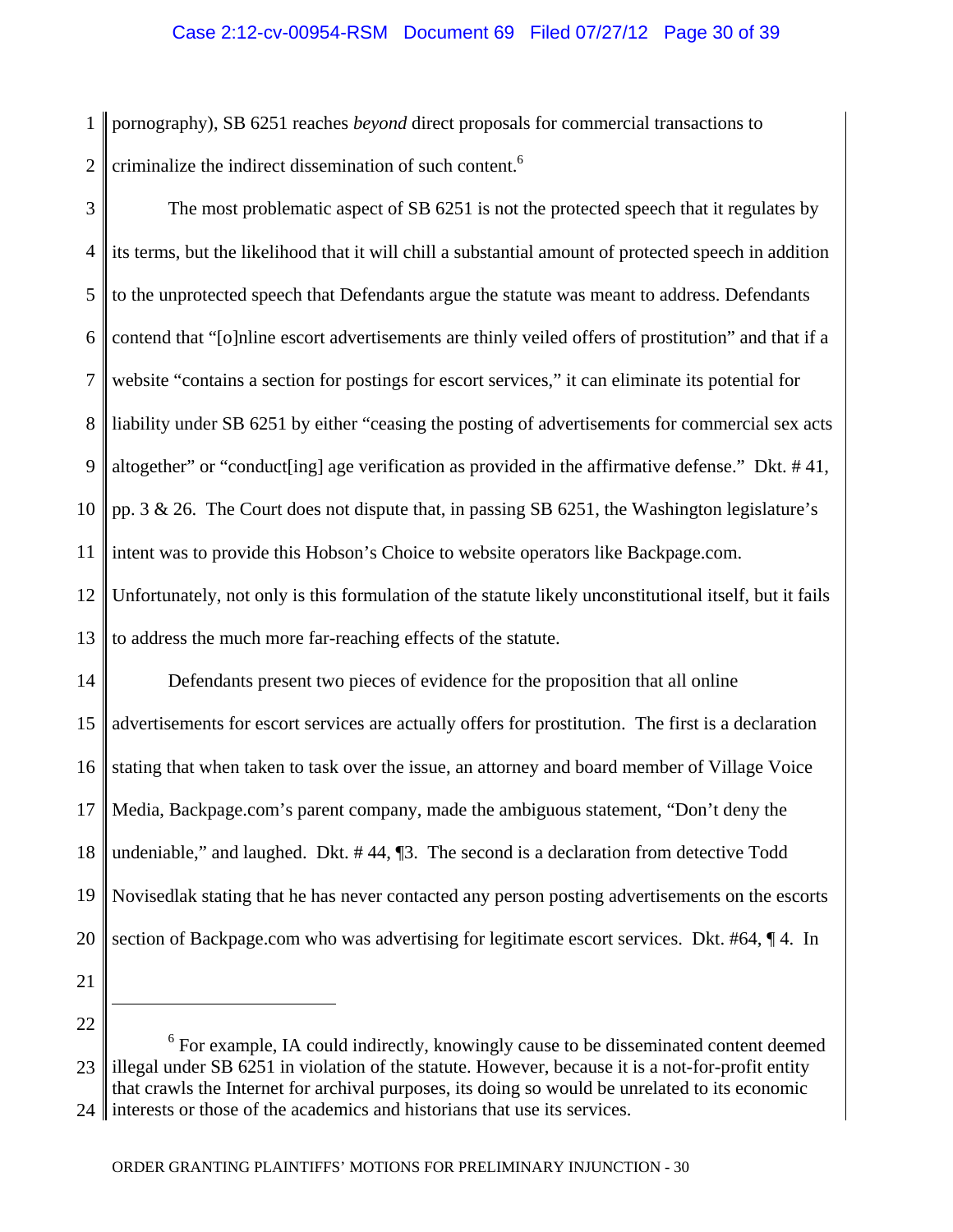#### Case 2:12-cv-00954-RSM Document 69 Filed 07/27/12 Page 31 of 39

1  $\mathcal{D}_{\mathcal{L}}$ 3 4 5 6 7 8 contrast, numerous states license, tax and otherwise regulate escort services as legitimate businesses. *See* Dkt. #61, p. 22 (listing statutes); *see also Dart v. Craigslist, Inc.*, 665 F. Supp. 2d 961, 968 (N.D. Ill. 2009) ("Plaintiff is simply wrong when he insists that [the adult services category and related subcategories] are all synonyms for illegal sexual services."). The Court finds it unlikely that Defendants would be able to prove that *all* online advertisements for escort services are ads for prostitution. Thus, a website that contains a section for postings for escort services that chooses to either shut down that section or require age verification will likely chill protected speech in the course of doing so.

9 10 11 12 13 14 15 16 17 18 19 20 21 22 23 Much more importantly, SB 6251 reaches beyond websites that contain sections for postings for escort services. The statute does not in any way limit liability to websites that contain such sections. Rather, SB 6251 extends to any direct or indirect publication, dissemination of display of proscribed content. At oral argument, Defendants asserted that the regulation would not affect websites like Facebook and Twitter because such websites do not have specific sections for escort services and thus, to the extent that the websites publish proscribed content, the websites do not "know" that their platforms are being used in this manner. However, Plaintiffs have provided evidence that, since craigslist.org removed its "adult" category, escort advertisements have already begun to appear on Facebook and other platforms. *See*, *e.g.*, Dkt. #4, Ex. 2 (citing a study by a Columbia University professor showing that 83 % of prostitutes have a Facebook page and that, by the end of 2011, Facebook would be their number one medium of recruitment). Whether or not Facebook already "knows" that it is publishing such ads, if SB 6251 is enforced, Facebook will have a strong incentive to either exante monitor content that is posted to its website or require blanket age verification before photos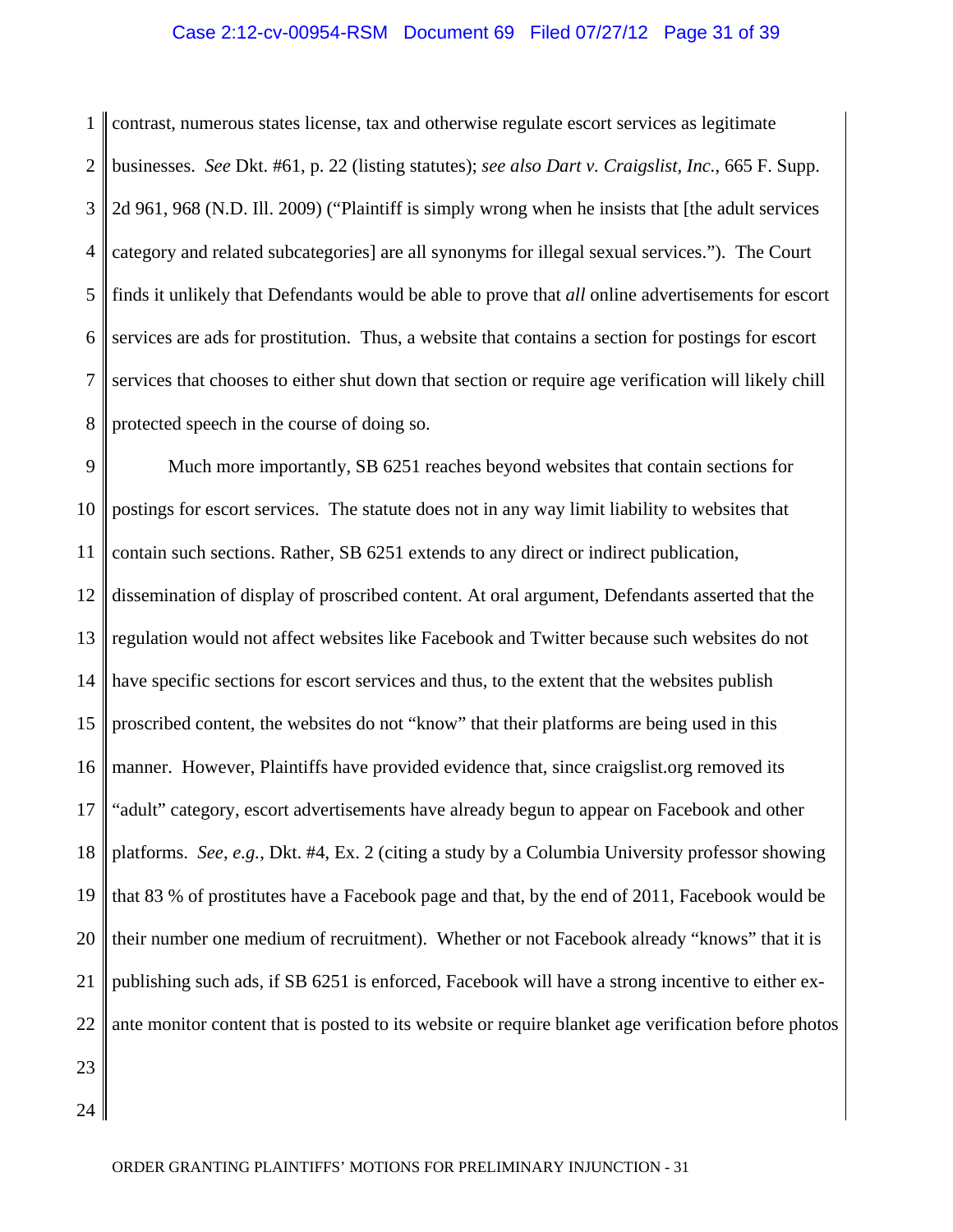1  $\mathcal{D}_{\mathcal{L}}$ are uploaded to its site. This kind of restriction could cause dangerous chilling effects across the Internet.

3

- 4 5 6 7 8 9 10 11 \* \* \* "Content-based prohibitions, enforced by severe criminal penalties, have the constant potential to be a repressive force in the lives and thoughts of a free people." *Ashcroft v. Am. Civil Liberties Union*, 542 U.S. 656, 660 (2004). "To guard against that threat the Constitution demands that content-based restrictions on speech be presumed invalid and that the Government bear the burden of showing their constitutionality." *Id.* (internal citations omitted). A contentbased limitation on speech will be upheld only where the state demonstrates that the limitation "is necessary to serve a compelling state interest and that it is narrowly drawn to achieve that end." *Perry Educ. Ass'n v. Perry Local Educators' Ass'n*, 460 U.S. 37, 45 (1983).
- 12 13 14 15 16 SB 6251 is a content based restriction on speech. A law is content-based if, to enforce it, "an official must necessarily examine the content of the message that is conveyed." *Am. Civil Liberties Union of Nev. V. City of Las Vegas*, 466 F.3d 784, 794 (9th Cir. 2006). To prosecute an individual for violating SB 6251, an official must determine whether a particular advertisement contains each of the elements of the statute.

17 18 19 20 21 22 23 24 Since Plaintiffs have met their burden of showing that SB 6251 is a content-based restriction that implicates First Amendment rights, it is Defendants' burden to demonstrate that the statute is constitutional. *Perry*, 460 U.S. at 45; *see also Thalheimer v. City of San Diego*, 645 F.3d 1109, 1115-16 (9th Cir. 2011) (holding that once the moving party makes a colorable claim that its First Amendment rights have been infringed, or are threatened with infringement, "the burden shifts to the government to justify the restriction"). To do so, Defendants must show that SB 6251 is narrowly tailored to further a compelling government interest. *Ashroft v. ACLU*, 542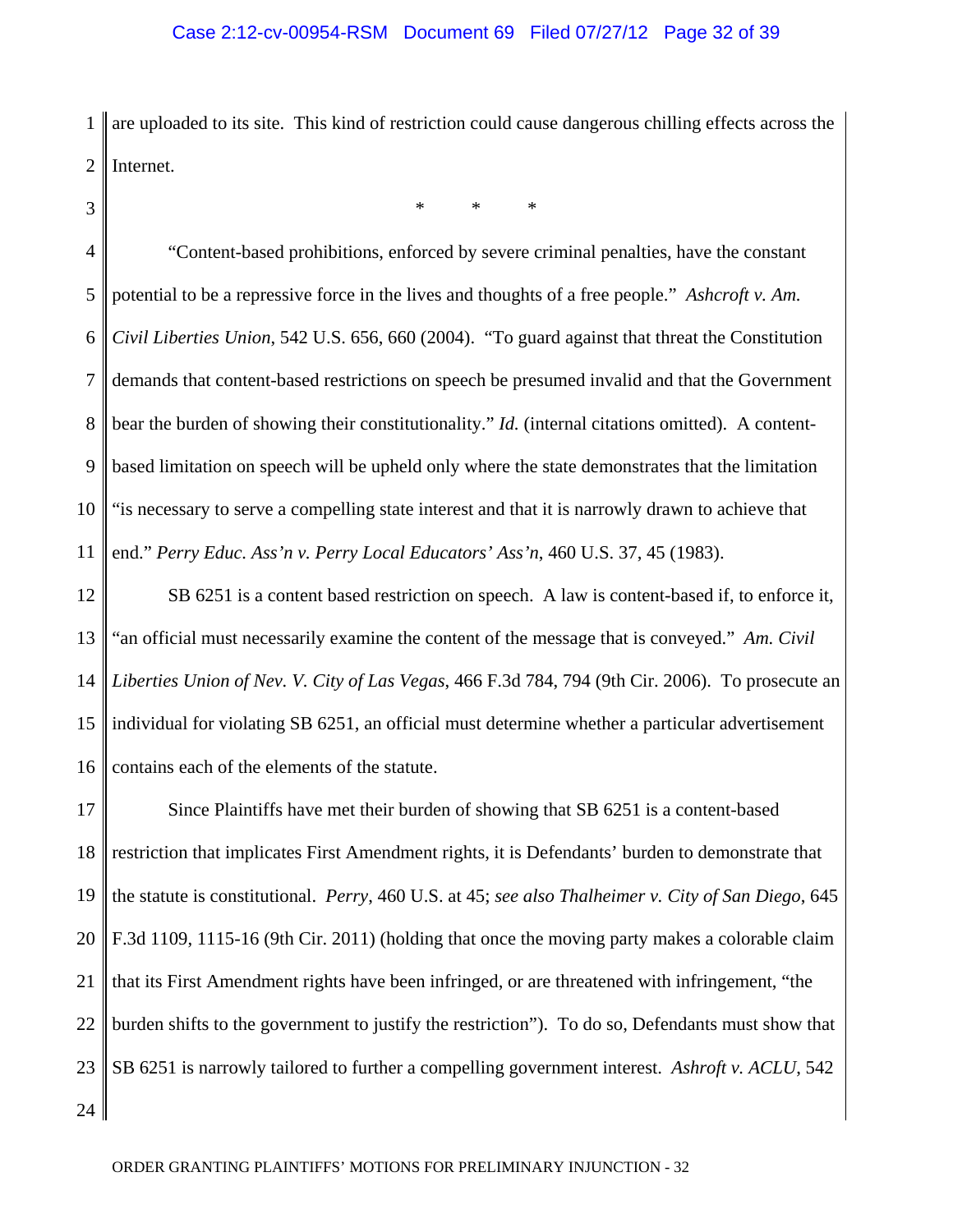#### Case 2:12-cv-00954-RSM Document 69 Filed 07/27/12 Page 33 of 39

1  $\mathcal{D}_{\mathcal{L}}$ 3 U.S. at 666. "In considering this question a court assumes that certain protected speech may be regulated, and then asks what is the least restrictive alternative that can be used to achieve that goal." *Id.* (citing *Reno*, 521 U.S. at 874).

4 5 6 7 8 9 10 11 12 13 14 Defendants certainly have a compelling interest in curbing the exploitation of minors through prostitution. The Supreme Court has recognized "that there is a compelling interest in protecting the physical and psychological well-being of minors." *Sable Communications of California, Inc. v. F.C.C.*, 492 U.S. 115, 126 (1989). Indeed, "the protection of our young from sexual abuse may be among the most important functions of a civilized society." *U.S. v. U.S. District Court for the Central District of California,* 858 F.2d at 541 (citations omitted). Jim Pugil, Chief of the Seattle Police Department testified in hearings that "the online advertising of youth for sexual exploitation is like an accelerant; if we liken the work of rescuing youth and prosecuting pimps and their exploiters as a fire, allowing the advertising of youth on the Internet for the pleasure of others is like adding fuel to the fire – it becomes too much, and near impossible to rescue these children." Dkt. #4, Ex. 2, p. 11.

15 16 17 18 19 20 21 Although Defendants have a compelling interest in curbing the sexual exploitation of minors in Washington state, Defendants do not acknowledge that the statute reaches protected speech, and therefore fail to show that SB 6251 is the least restrictive means available to forward their compelling interest. For example, Defendants fail to demonstrate why a law targeting only the individuals who post ads would not be effective, rather than seeking to impose felony liability on online service providers and other parties "directly or indirectly" involved in the dissemination of proscribed content.

22 23 24 Nor do Defendants address the many underinclusiveness arguments lodged by Plaintiffs. "Underinclusiveness raises serious doubts about whether the government is in fact pursuing the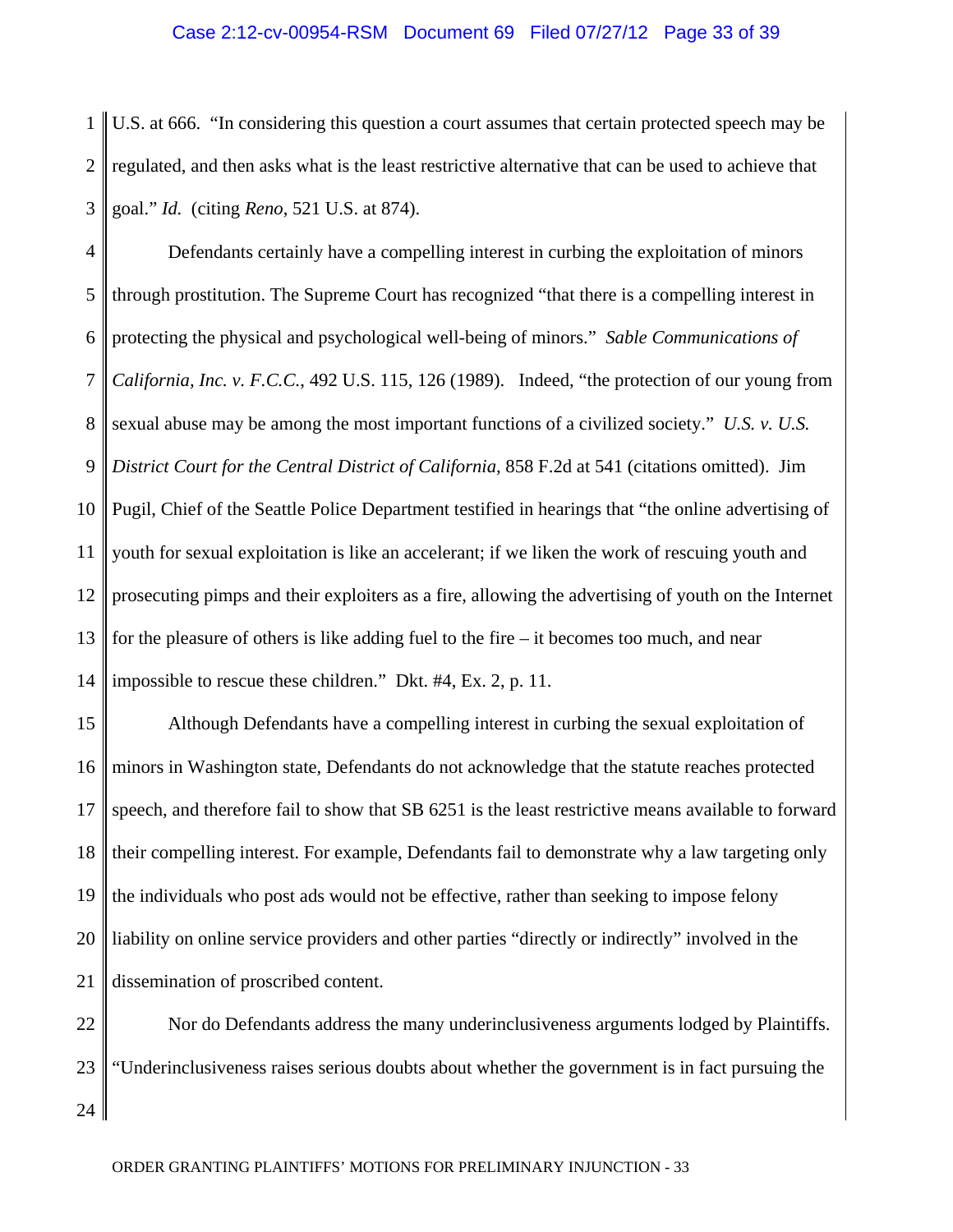#### Case 2:12-cv-00954-RSM Document 69 Filed 07/27/12 Page 34 of 39

1  $\mathcal{D}_{\mathcal{L}}$ 3 4 5 6 7 8 9 10 11 12 13 14 15 16 17 interest it invokes, rather than disfavoring a particular speaker or viewpoint." *Brown v. Entertainment Merchants Ass'n*, 131 S.Ct. 2729, 2740 (2011). Because the statute requires that a defendant publish an advertisement containing a "depiction" of a minor, defendants could easily escape liability by simply excluding such depictions, depicting adults who appeared to be minors, or depicting cartoon characters or inanimate objects. Thus, a post that advertised "sex with a fifteen year old - \$100" would not fall under the statute as long as it did not include a picture of that 15-year-old. Potential defendants could also easily escape liability by submitting forged identification or the identification of third persons, since the statute does not require that the identification include a photograph of the person depicted in the advertisement. *See Ashcroft v. ACLU*, 542 U.S. at 666 (noting that age verification systems could be subject to evasion). Finally, even if SB 6251 succeeded in diminishing the amount of advertising for child prostitution on websites based in the United States, it could not prevent similar websites from appearing overseas. Given the global nature of the Internet, it would be no more difficult for potential defendants to post advertisements on foreign websites than it would be for them to post advertisements on websites located in the United States. *See id.* (noting that a statute regulating material harmful to minors had diminished effectiveness because "the providers of the materials that would be covered by the statute simply can move their operations overseas").

18 19 20 21 22 23 24 "Speech shielded by the [First] amendment's protective wing must remain inviolate regardless of its inherent worth. The distaste we may feel as individuals toward the content or message of protected expression cannot, of course, detain us from discharging our duty as guardians of the Constitution." *U.S. v. U.S. District Court for the Central District of California,*  858 F.2d at 541 (citations omitted). For all of the reasons stated above, the Court finds that Defendants are unlikely to succeed in meeting their burden of showing that SB 6251 is the least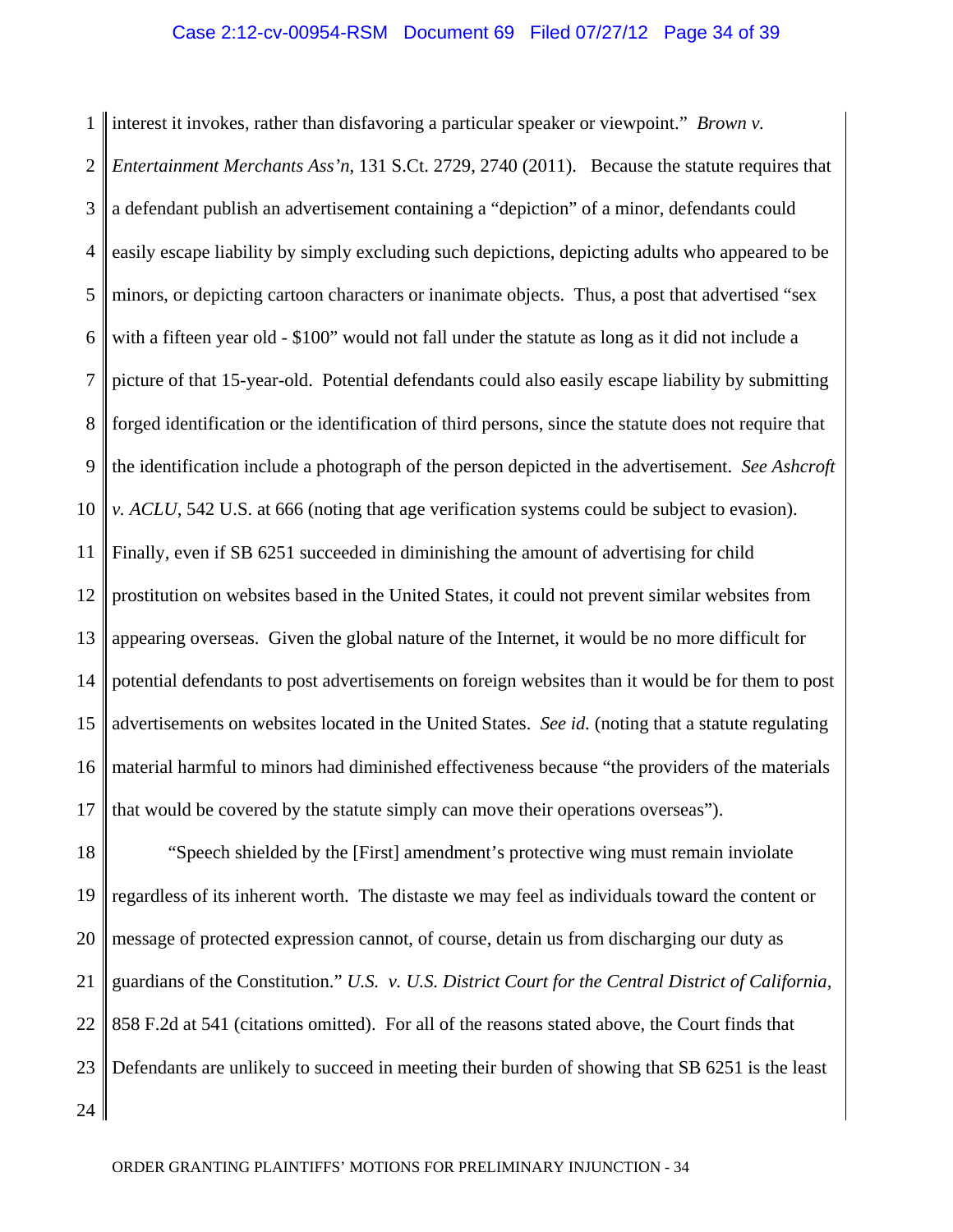1  $\mathcal{D}_{\mathcal{L}}$ restrictive means of advancing their compelling interest in curbing the sexual exploitation of minors.

3 4 5 6 7 8 9 10 11 12 13 14 15 16 17 18 19 20 21 22 23 24 ll \* \* \* "The Nation well knows that one of the costs of the First Amendment is that it protects the speech we detest as well as the speech we embrace." *Alvarez*, 132 S.Ct. at 2551. While the Washington legislature might pass a law that effectively and constitutionally regulates the opprobrious content that victimizes the children of our communities, SB 6251 is not that statute. The Court finds that Plaintiffs are likely to succeed on the merits of their First Amendment claims on all three grounds. *c. Commerce Clause*  Plaintiffs' final claim is that SB 6251 violates the Commerce Clause. The Commerce clause provides: "The Congress shall have Power … To regulate Commerce … among the several States…." U.S. Const., Art. I, § 8, cl. 3. The Supreme Court has long recognized that this affirmative grant of authority to Congress also encompasses an implicit or "dormant" limitation on the authority of the States to enact legislation affecting interstate commerce. *See, e.g., Healy v. Beer Institute, et al.*, 491 U.S. 324, 326, and n. 1 (1989), *Hugues v. Oklahoma,* 441 U.S. 322, 326, and n. 2 (1979); *H.P. Hood & Sons, Inc. v. Du Mond*, 336 U.S. 525, 534-35 (1949). Plaintiffs argue that SB 6251 violates the dormant commerce clause because it regulates conduct that takes place wholly outside the state and because it regulates a unique aspect of interstate commerce that demands national treatment. A state cannot regulate conduct that takes place exclusively outside the state. *Healy,* 491 U.S. at 336. Where a state statute only has incidental effects on interstate commerce, the statute will be upheld "[w]here the statute regulates even-handedly to effectuate a legitimate local public interest," where "its effects on interstate commerce are only incidental," and where the burden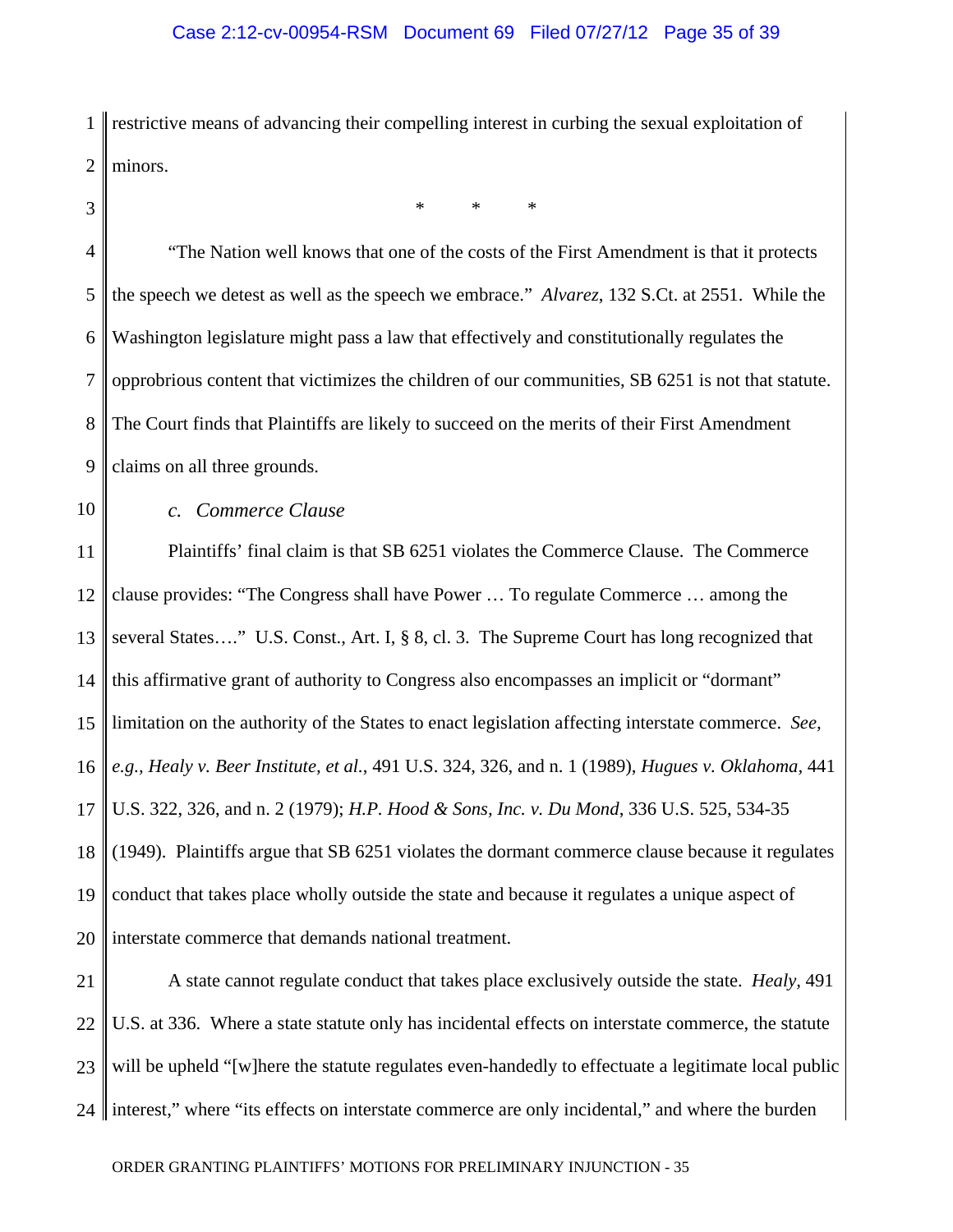#### Case 2:12-cv-00954-RSM Document 69 Filed 07/27/12 Page 36 of 39

1  $\mathcal{D}_{\mathcal{L}}$ 3 4 5 6 7 8 imposed on interstate commerce is not "clearly excessive in relation to the putative local benefits." *Pike v. Bruce Church, Inc.*, 397 U.S. 137, 142 (1970). "[T]he practical effect of the statute must be evaluated not only by considering the consequences of the statute itself, but also by considering how the challenged statute may interact with the legitimate regulatory regimes of other States and what effect would arise if not one, but many or every, State adopted similar legislation." *Healy,* 491 U.S. at 336*.* Finally, there exist unique aspects of commerce that demand national treatment. *See, e.g., Wabash, St. L. & P. Ry. Co. v. Illinois*, 118 U.S. 557 (1886) (holding railroad rate exempt from state regulation).

9 10 11 12 13 14 SB 6251 likely violates the dormant commerce clause under each of the three tests articulated above. First, although SB 6251 defines "advertisement for a commercial sex act" as an offer for a sex act "to occur in Washington," the advertisement itself may occur entirely outside of the state and no act need take place in the state of Washington to trigger liability under the statute. Therefore it is a statute that regulates conduct that occurs wholly outside of the state of Washington.

15 16 17 18 19 20 21 22 23 24 Second, the out-of-state burden will be significant. To escape liability, online service providers that post content that *might* be construed as containing "implicit" offers for sex (including aggregators like IA, social networking sites like Facebook.com, and dating sites like Match.com) will be required to collect government-issued identification, lest one of these offers relates to conduct occurring in Washington. Such a screening process would constitute a significant and costly change to the business operations of these corporations that have little to no connection with the State of Washington. Such a burden would be exponentially exacerbated if every state were permitted to legislate its own requirements. In contrast, Washington's interest in prosecuting wrongdoers is undermined by the practical obstacles to exercising jurisdiction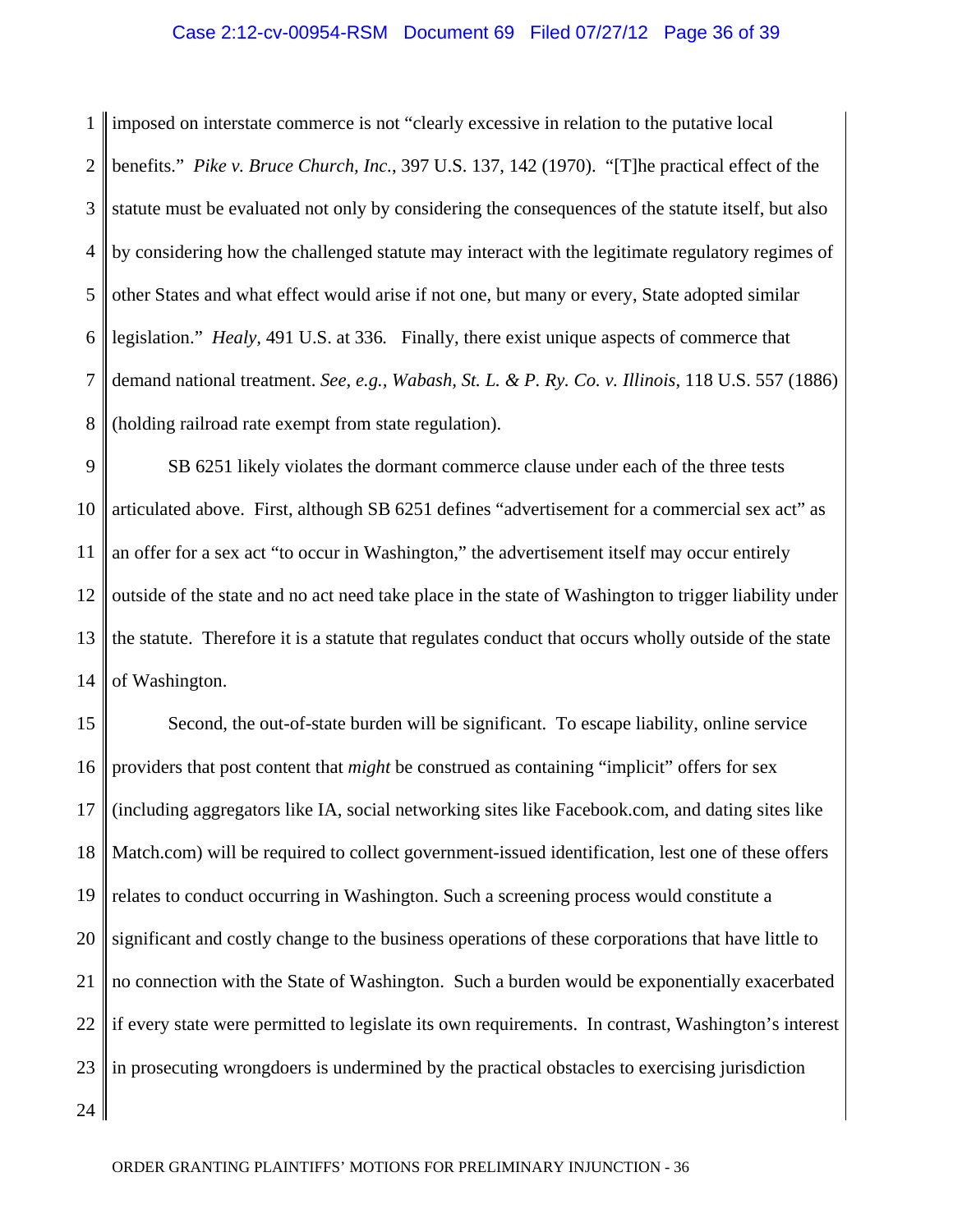1  $\mathcal{D}_{\mathcal{L}}$ 3 4 5 over defendants whose criminal acts take place outside the state. *See ACLU v. Johnson*, 194 F.3d 1149, 1161-62 (10th Cir. 1999) (holding that a New Mexico statute that criminalized "dissemination" of materials that are "harmful to minors" violated the Commerce Clause because "the nature of the Internet" made it impossible for the statute to reach purely intrastate conduct and the benefits to be achieved were limited).

6 7 8 9 10 11 12 13 14 15 16 Third, and for all of these reasons, the Internet is likely a unique aspect of commerce that demands national treatment. "The Internet is wholly insensitive to geographic distinctions" and itself "represents an instrument of interstate commerce." *Amer. Libraries Assoc. v. Pataki*, 969 F.Supp. 160, 173 (S.D.N.Y. 1997). *See also Chicago Lawyers Comm. For Civil Rights Under Law, Inc. v. Craigslist, Inc.,* 519 F.3d 666 (7th Cir. 2008) ("Online services are in some respects like the classified pages of newspapers, but in others they operate like common carriers such as telephone services."). Thus, "[t]he Internet, like … rail and highway traffic …, requires a cohesive national scheme of regulation so that users are reasonably able to determine their obligations." *Pataki*, 969 F. Supp. At 182; *cf. Wabash, St. L. & P. Ry. Co. v. Illinois*, 118 U.S. 557 (1886) (holding railroad rate exempt from state regulation). Therefore, Plaintiffs are likely to succeed on their claims that SB 6251 violates the dormant Commerce Clause.

17

4. Remaining Preliminary Injunction Requirements

18 19 20 21 22 23  $24<sub>1</sub>$ Having shown a likelihood of success on the merits, Plaintiffs adequately satisfy the remaining elements for securing a preliminary injunction: irreparable harm, that the balance of equities tips in their favor, and that an injunction would be in the public interest. *See Winter*, 555 U.S. at 24. First, "[t]he loss of First Amendment freedoms for even minimal periods of time, unquestionably constitutes irreparable injury." *Thalheimer*, 645 F.3d at 1128 (quoting *Elrod v. Burns*, 427 U.S. 347, 373 (1976)). In addition, because the age verification mechanism described in the law only provides an affirmative defense, even full compliance with SB 6251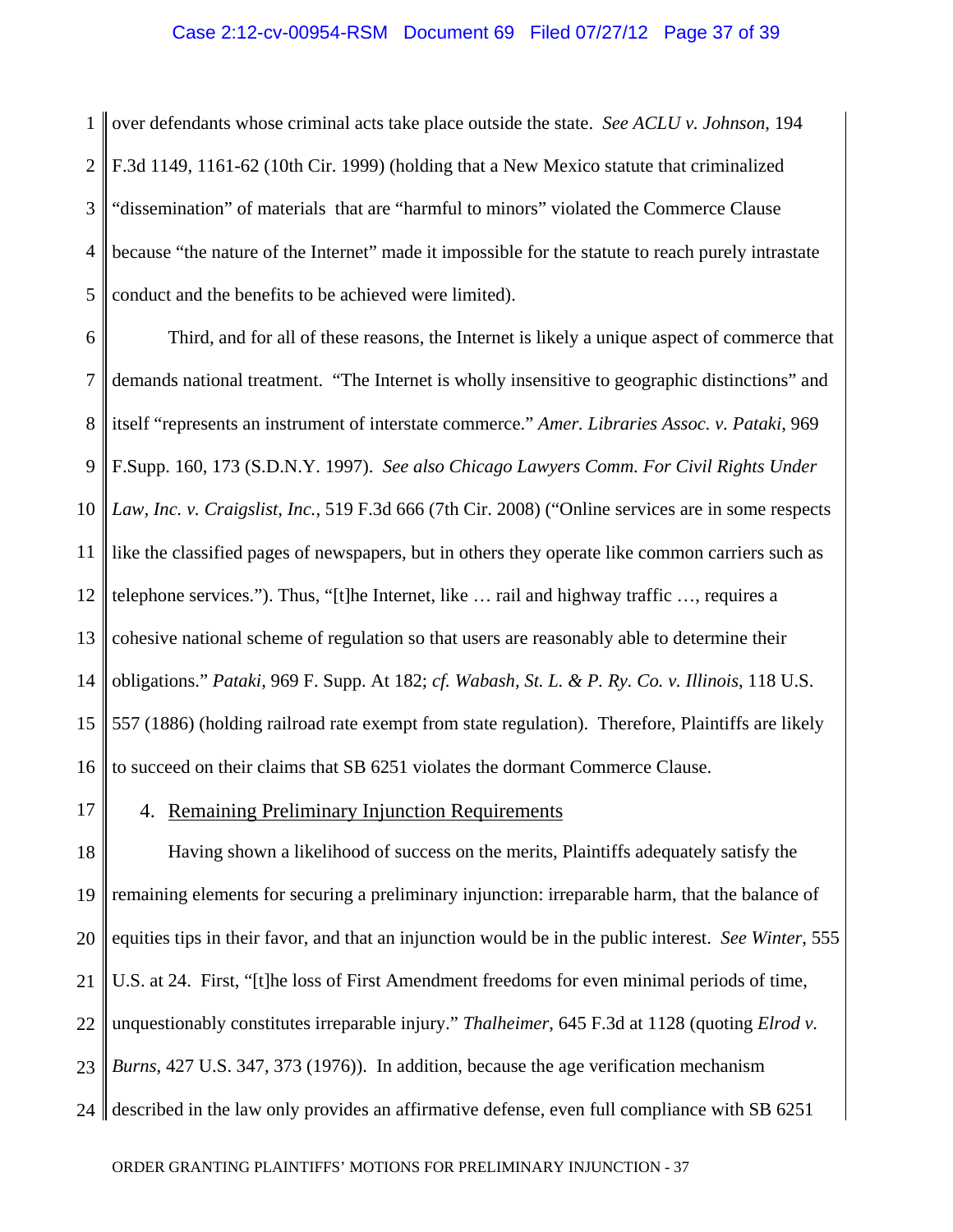#### Case 2:12-cv-00954-RSM Document 69 Filed 07/27/12 Page 38 of 39

1  $\mathcal{D}_{\mathcal{L}}$ 3 cannot guarantee freedom from prosecution. *Id.* at 674 (J. Stevens, concurring) ("Speakers who dutifully place their content behind age screens may nevertheless find themselves in court, forced to prove the lawfulness of their speech on pain of criminal conviction.").

4 5 6 7 Second, the balance of equities tips in Plaintiffs' favor. The harm to the Government will not be great. "No prosecutions have yet been undertaken under the law, so none will be disrupted if the injunction stands." *Id.* at 671. While the injunction is upheld, Washington can enforce other laws banning prostitution and the exploitation of minors.

8 9 10 11 Third, an injunction is in the public interest. This is because, "[w]here a prosecution is a likely possibility, yet only an affirmative defense is available, speakers may self-censor rather than risk the perils of trial. There is a potential for extraordinary harm and a serious chill upon protected speech." *Ashcroft v. ACLU,* 542 U.S. at 670-671.

12

16

17

18

19

20

21

22

23

#### **III. CONCLUSION**

13 14 15 Having considered Plaintiffs' motions, the responses and replies thereto, all declarations and attached exhibits, and having heard the parties at oral argument, the Court hereby finds and orders:

(1) Plaintiffs' motions for a preliminary injunction are hereby GRANTED. The parties shall submit a joint proposed order preliminarily enjoining enforcement of SB 6251 within ten (10) days. The preliminary injunction will remain in place until such time as the Court is able to reach a decision on the merits. Until the Court has received and signed the parties joint proposed order, the temporary restraining order currently in place (Dkt. #7) shall remain in effect.

(2) The Clerk of the Court is directed to forward a copy of this order to all counsel of record.